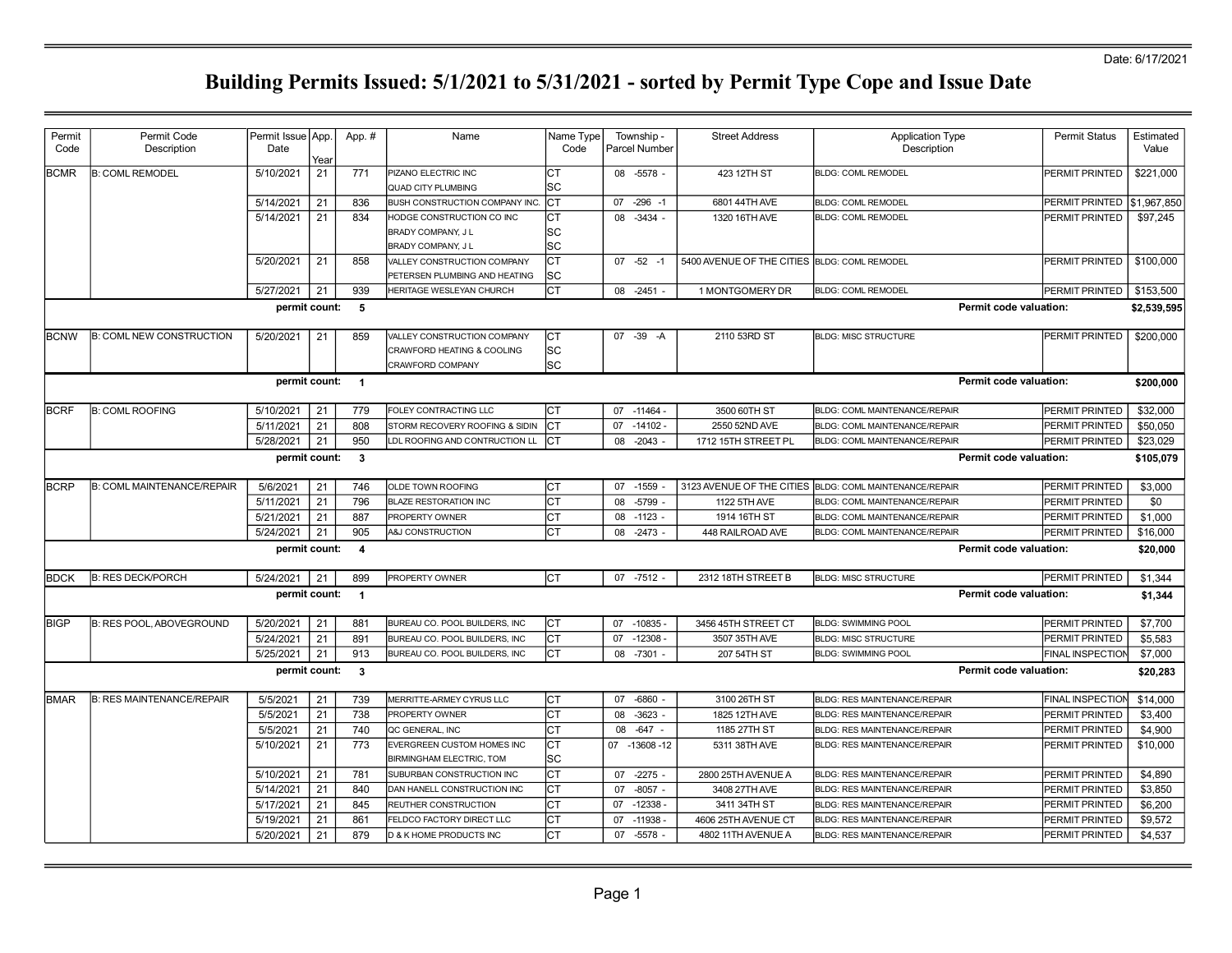| Permit      | Permit Code           | Permit Issue App.      |          | App. #         | Name                                                                                    | Name Type       | Township -                       | <b>Street Address</b>               | <b>Application Type</b>                                                    | <b>Permit Status</b>                    | Estimated           |
|-------------|-----------------------|------------------------|----------|----------------|-----------------------------------------------------------------------------------------|-----------------|----------------------------------|-------------------------------------|----------------------------------------------------------------------------|-----------------------------------------|---------------------|
| Code        | Description           | Date                   | Year     |                |                                                                                         | Code            | Parcel Number                    |                                     | Description                                                                |                                         | Value               |
|             |                       | permit count: 9        |          |                |                                                                                         |                 |                                  |                                     | Permit code valuation:                                                     |                                         | \$61,349            |
| <b>BMG</b>  | <b>B: MOVE GARAGE</b> | 5/6/2021               | 21       | 741            | PROPERTY OWNER                                                                          | СT              | 08 -2660                         | 4815 4TH AVE                        | <b>BLDG: MOVE BLDG</b>                                                     | PERMIT PRINTED                          | \$2,500             |
|             |                       | permit count:          |          | $\overline{1}$ |                                                                                         |                 |                                  |                                     | Permit code valuation:                                                     |                                         | \$2,500             |
| <b>BRML</b> | <b>B: RES REMODEL</b> | 5/14/2021              | 21       | 838            | DAVE PROCHASKA CONST.<br>WATSON PLUMBING AND MECHANICAL<br>WATSON PLBG & MECHANICAL INC | СT<br>lsc<br>SC | 07 -14794 -                      | 7438 35TH AVE                       | <b>BLDG: RES REMODEL</b>                                                   | PERMIT PRINTED                          | \$30,000            |
|             |                       | 5/21/2021              | 21       | 885            | PROPERTY OWNER                                                                          | СT              | $08 - 315 - 2$                   | 3224 11TH ST                        | <b>BLDG: RES REMODEL</b>                                                   | PERMIT PRINTED                          | \$35,000            |
|             |                       | permit count:          |          | $\overline{2}$ |                                                                                         |                 |                                  |                                     | <b>Permit code valuation:</b>                                              |                                         | \$65,000            |
| <b>BRRF</b> | <b>B: RES ROOFING</b> | 5/3/2021               | 21       | 726            | QC GENERAL, INC                                                                         | СT              | $-1847 -$<br>08                  | 1642 20TH AVE                       | <b>BLDG: RES MAINTENANCE/REPAIR</b>                                        | <b>PERMIT PRINTED</b>                   | \$4,900             |
|             |                       | 5/3/2021               | 21       | 725            | QC GENERAL, INC                                                                         | CT              | 08<br>$-8710 -$                  | 4616 8TH AVE                        | <b>BLDG: RES MAINTENANCE/REPAIR</b>                                        | PERMIT PRINTED                          | \$5,900             |
|             |                       | 5/6/2021               | 21       | 745            | QC GENERAL, INC                                                                         | СT              | $-5811 -$<br>08                  | 1141 6TH AVE                        | <b>BLDG: RES MAINTENANCE/REPAIR</b>                                        | PERMIT PRINTED                          | \$9,900             |
|             |                       | 5/7/2021               | 21       | 755            | A-1 ROOFING                                                                             | CT              | 07<br>$-65 -21$                  | 1413 43RD ST                        | <b>BLDG: RES MAINTENANCE/REPAIR</b>                                        | PERMIT PRINTED                          | \$9,500             |
|             |                       | 5/7/2021               | 21       | 753            | <b>OLDE TOWN ROOFING</b>                                                                | СT              | 08<br>$-3635 -$                  | 839 20TH AVE                        | <b>BLDG: RES MAINTENANCE/REPAIR</b>                                        | PERMIT PRINTED                          | \$16,475            |
|             |                       | 5/7/2021               | 21       | 759            | ADVANCED CONST & IMPROVEMENT                                                            | СT              | $-5328 -$<br>08                  | 2914 11TH AVENUE A                  | <b>BLDG: RES MAINTENANCE/REPAIR</b>                                        | PERMIT PRINTED                          | \$3,000             |
|             |                       | 5/7/2021               | 21       | 756            | A-1 ROOFING                                                                             | СT              | $-6473 -$<br>08                  | 5417 7TH AVE                        | <b>BLDG: RES MAINTENANCE/REPAIR</b>                                        | PERMIT PRINTED                          | \$5,080             |
|             |                       | 5/10/2021              | 21       | 777            | A+ ROOFING & SIDING CO. FORMER                                                          | CT              | $-5875 -$<br>07                  | 1148 48TH ST                        | <b>BLDG: RES MAINTENANCE/REPAIR</b>                                        | PERMIT PRINTED                          | \$9,200             |
|             |                       | 5/10/2021              | 21       | 767            | ADVANCED CONST & IMPROVEMENT                                                            | CT              | $-6785$<br>07                    | 2524 29TH AVENUE CT                 | <b>BLDG: RES MAINTENANCE/REPAIR</b>                                        | PERMIT PRINTED                          | \$6,000             |
|             |                       | 5/10/2021<br>5/10/2021 | 21<br>21 | 774<br>776     | GREEN VALLEY CONSTRUCTION INC.                                                          | СT              | $-6889$<br>07                    | 2807 26TH ST                        | <b>BLDG: RES MAINTENANCE/REPAIR</b>                                        | PERMIT PRINTED                          | \$19,000            |
|             |                       | 5/10/2021              | 21       | 768            | FOLEY CONTRACTING LLC<br>SEDLOCK INC                                                    | СT<br>СT        | $-309$<br>08<br>$-3352$<br>08    | 1200 33RD AVE<br>2615 14TH AVE      | <b>BLDG: RES MAINTENANCE/REPAIR</b><br><b>BLDG: RES MAINTENANCE/REPAIR</b> | PERMIT PRINTED<br><b>PERMIT PRINTED</b> | \$1,500<br>\$2,000  |
|             |                       | 5/10/2021              | 21       | 769            | ADVANCED CONST & IMPROVEMENT                                                            | СT              | -4886 - A<br>08                  | 1218 11TH ST                        | <b>BLDG: RES MAINTENANCE/REPAIR</b>                                        | PERMIT PRINTED                          | \$11,400            |
|             |                       | 5/10/2021              | 21       | 766            | ADVANCED CONST & IMPROVEMENT                                                            | CT              | $-8726 -$<br>08                  | 1542 30TH AVE                       | <b>BLDG: RES MAINTENANCE/REPAIR</b>                                        | PERMIT PRINTED                          | \$5,400             |
|             |                       | 5/11/2021              | 21       | 803            | DAN HANELL CONSTRUCTION INC                                                             | СT              | $-8325 -$<br>07                  | 3815 15TH ST                        | <b>BLDG: RES MAINTENANCE/REPAIR</b>                                        | PERMIT PRINTED                          | \$6,750             |
|             |                       | 5/13/2021              | 21       | 829            | MIDWEST COMPLETE CONSTRUCTION                                                           | <b>ICT</b>      | $-11179-$<br>07                  | 5011 48TH STREET A                  | <b>BLDG: RES MAINTENANCE/REPAIR</b>                                        | PERMIT PRINTED                          | \$3,600             |
|             |                       | 5/13/2021              | 21       | 827            | ROLANDO PALMA COMPANY                                                                   | СT              | $-12546 -$<br>07                 | 5202 38TH AVE                       | <b>BLDG: RES MAINTENANCE/REPAIR</b>                                        | PERMIT PRINTED                          | \$23,500            |
|             |                       | 5/13/2021              | 21       | 822            | SEDLOCK INC                                                                             | CT              | $-13484-$<br>07                  | 3404 11TH AVENUE A                  | <b>BLDG: RES MAINTENANCE/REPAIR</b>                                        | PERMIT PRINTED                          | \$7,400             |
|             |                       | 5/13/2021              | 21       | 830            | MIDWEST COMPLETE CONSTRUCTION CT                                                        |                 | $-14263 -$<br>07                 | 3502 12TH STREET CT                 | <b>BLDG: RES MAINTENANCE/REPAIR</b>                                        | PERMIT PRINTED                          | \$26,000            |
|             |                       | 5/13/2021              | 21       | 831            | ABSOLUTELY DRY BASEMENT WATERP CT                                                       |                 | $-8997 -$<br>08                  | 2501 2ND ST                         | <b>BLDG: RES MAINTENANCE/REPAIR</b>                                        | PERMIT PRINTED                          | \$2,000             |
|             |                       | 5/14/2021              | 21       | 839            | DAN HANELL CONSTRUCTION INC                                                             | СT              | 07<br>$-13475-$                  | 7307 37TH AVE                       | <b>BLDG: RES MAINTENANCE/REPAIR</b>                                        | PERMIT PRINTED                          | \$12,960            |
|             |                       | 5/14/2021              | 21       | 841            | DAN HANELL CONSTRUCTION INC                                                             | СT              | $-5659$<br>08                    | 2027 18TH STREET B                  | <b>BLDG: RES MAINTENANCE/REPAIR</b>                                        | <b>PERMIT PRINTED</b>                   | \$8,120             |
|             |                       | 5/17/2021              | 21       | 848            | A&J CONSTRUCTION                                                                        | <b>CT</b>       | $-12814-$<br>07                  | 2811 30TH ST                        | <b>BLDG: RES MAINTENANCE/REPAIR</b>                                        | PERMIT PRINTED                          | \$10,000            |
|             |                       | 5/17/2021              | 21       | 844            | REUTHER CONSTRUCTION                                                                    | СT              | $-2242 -$<br>07                  | 2424 27TH ST                        | <b>BLDG: RES MAINTENANCE/REPAIR</b>                                        | PERMIT PRINTED                          | \$9,600             |
|             |                       | 5/17/2021              | 21       | 847            | A-1 ROOFING                                                                             | <b>CT</b>       | $-441$<br>08                     | 2102 7TH AVE                        | <b>BLDG: RES MAINTENANCE/REPAIR</b>                                        | PERMIT PRINTED                          | \$15,200            |
|             |                       | 5/19/2021              | 21       | 860            | DAN HANELL CONSTRUCTION INC                                                             | СT              | $-13539 -$<br>07                 | 3413 33RD ST                        | <b>BLDG: RES MAINTENANCE/REPAIR</b>                                        | PERMIT PRINTED                          | \$13,840            |
|             |                       | 5/19/2021              | 21       | 866            | PROPERTY OWNER                                                                          | CT              | $-1074 -$<br>08                  | 418 19TH AVE                        | <b>BLDG: RES MAINTENANCE/REPAIR</b>                                        | PERMIT PRINTED                          | \$1,800             |
|             |                       | 5/20/2021<br>5/20/2021 | 21<br>21 | 880<br>878     | PROPERTY OWNER<br>DAN HANELL CONSTRUCTION INC                                           | CT<br>СT        | $-6463 -$<br>07<br>08<br>$-1454$ | 3832 10TH AVENUE PL<br>1721 27TH ST | <b>BLDG: RES MAINTENANCE/REPAIR</b><br><b>BLDG: RES MAINTENANCE/REPAIR</b> | PERMIT PRINTED<br>PERMIT PRINTED        | \$1,820<br>\$10,600 |
|             |                       | 5/20/2021              | 21       | 882            | SOLID CONSTRUCTION PLLC                                                                 | СT              | $-7406$<br>08                    | 2134 11TH ST                        | <b>BLDG: RES MAINTENANCE/REPAIR</b>                                        | PERMIT PRINTED                          | \$11,300            |
|             |                       | 5/21/2021              | 21       | 886            | FOLEY CONTRACTING LLC                                                                   | СT              | $-568 - 2$<br>07                 | 1720 36TH ST                        | <b>BLDG: RES MAINTENANCE/REPAIR</b>                                        | PERMIT PRINTED                          | \$7,200             |
|             |                       | 5/21/2021              | 21       | 890            | PROPERTY OWNER                                                                          | СT              | $-165$ -H<br>08                  | 2020 9TH ST                         | <b>BLDG: RES MAINTENANCE/REPAIR</b>                                        | PERMIT PRINTED                          | \$4,645             |
|             |                       | 5/21/2021              | 21       | 888            | PROPERTY OWNER                                                                          | СT              | $-7052 - 1$<br>08                | 5210 10TH AVE                       | <b>BLDG: RES MAINTENANCE/REPAIR</b>                                        | PERMIT PRINTED                          | \$2,160             |
|             |                       | 5/21/2021              | 21       | 889            | PROPERTY OWNER                                                                          | CT              | 08<br>-7052 -A                   | 5215 11TH AVE                       | <b>BLDG: RES MAINTENANCE/REPAIR</b>                                        | PERMIT PRINTED                          | \$2,160             |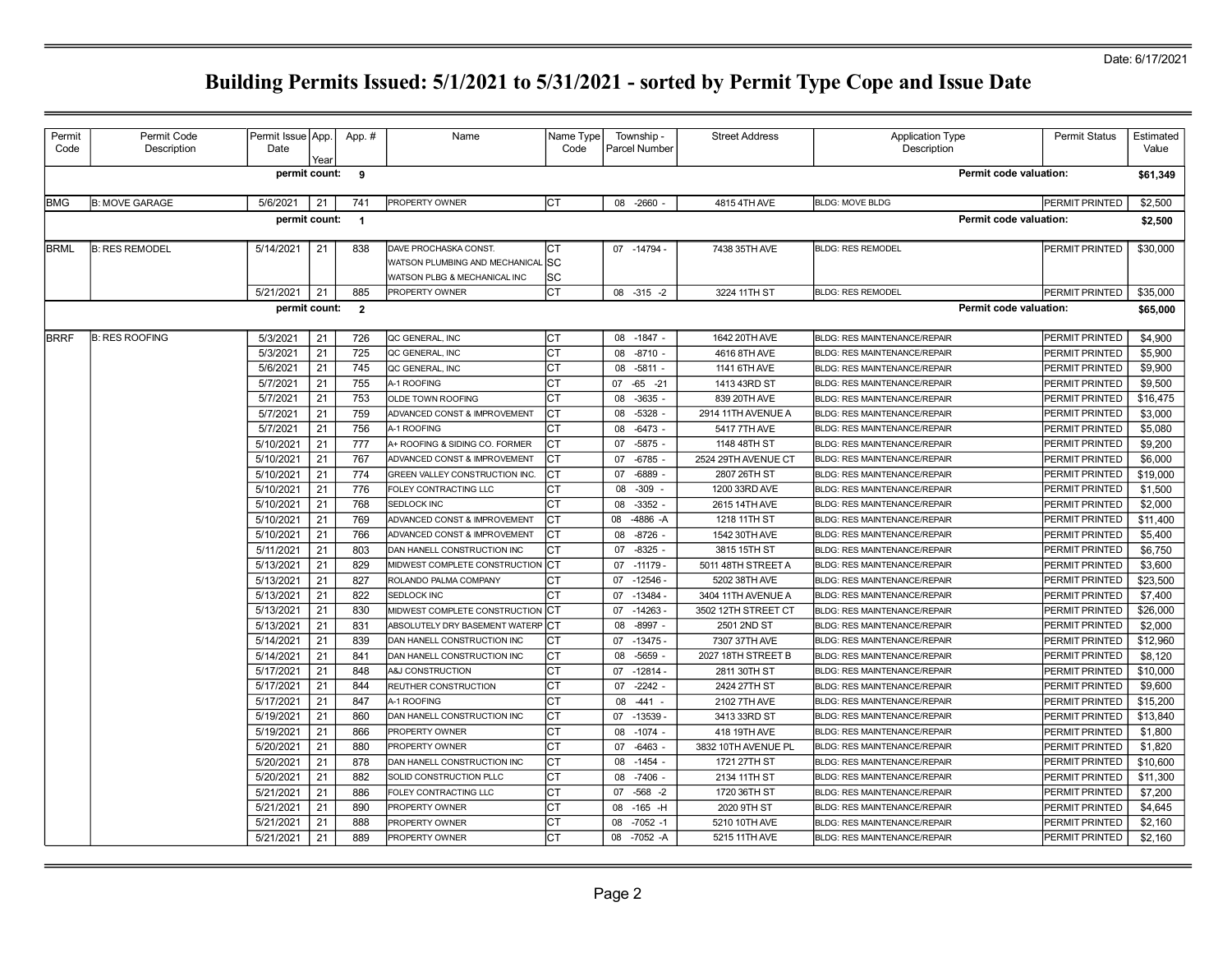| Permit           | Permit Code                       | Permit Issue   App. |      | App. #         | Name                              | Name Type  | Township -           | <b>Street Address</b> | <b>Application Type</b>                      | <b>Permit Status</b>  | Estimated |
|------------------|-----------------------------------|---------------------|------|----------------|-----------------------------------|------------|----------------------|-----------------------|----------------------------------------------|-----------------------|-----------|
| Code             | Description                       | Date                |      |                |                                   | Code       | <b>Parcel Number</b> |                       | Description                                  |                       | Value     |
|                  |                                   |                     | Year |                |                                   |            |                      |                       |                                              |                       |           |
| <b>BRRF</b>      | <b>B: RES ROOFING</b>             | 5/24/2021           | 21   | 911            | CALDERON'S CONSTRUCTION OF RI     |            | 07 -5232 -           | 1512 45TH ST          | <b>BLDG: RES MAINTENANCE/REPAIR</b>          | PERMIT PRINTED        | \$6,000   |
|                  |                                   | 5/24/2021           | 21   | 908            | QC GENERAL, INC                   | Iст        | $-903 -$<br>07       | 4208 20TH AVE         | <b>BLDG: RES MAINTENANCE/REPAIR</b>          | PERMIT PRINTED        | \$9,000   |
|                  |                                   | 5/24/2021           | 21   | 909            | QC ROOF DRS INC.                  | СT         | $-2938$<br>08        | 1015 18TH AVE         | <b>BLDG: RES MAINTENANCE/REPAIR</b>          | PERMIT PRINTED        | \$8,500   |
|                  |                                   | 5/24/2021           | 21   | 910            | QC ROOF DRS INC.                  | Iст        | $08 - 5 -$           | 2917 12TH AVE         | <b>BLDG: RES MAINTENANCE/REPAIR</b>          | PERMIT PRINTED        | \$6,000   |
|                  |                                   | 5/24/2021           | 21   | 903            | STORM RECOVERY ROOFING & SIDIN    | Iст        | $-8415 - 22$<br>08   | 2301 15TH AVE         | <b>BLDG: RES MAINTENANCE/REPAIR</b>          | PERMIT PRINTED        | \$5.775   |
|                  |                                   | 5/24/2021           | 21   | 901            | <b>R.A. CONSTRUCTION</b>          | Iст        | 08<br>$-852 -$       | 126 RAILROAD AVE      | <b>BLDG: RES MAINTENANCE/REPAIR</b>          | PERMIT PRINTED        | \$4,200   |
|                  |                                   | 5/25/2021           | 21   | 914            | <b>FRANCO ENTERPRISES</b>         | CT         | $-7522$<br>08        | 2134 15TH ST          | <b>BLDG: RES MAINTENANCE/REPAIR</b>          | PERMIT PRINTED        | \$5,350   |
|                  |                                   | 5/26/2021           | 21   | 926            | <b>TRUJILLO CONSTRUCTION</b>      | CT         | 07 -7113 -           | 5407 30TH AVE         | <b>BLDG: RES MAINTENANCE/REPAIR</b>          | PERMIT PRINTED        | \$8,400   |
|                  |                                   | 5/26/2021           | 21   | 928            | ROLANDO PALMA COMPANY             | CT         | $-2902$<br>08        | 2426 5TH AVE          | <b>BLDG: RES MAINTENANCE/REPAIR</b>          | PERMIT PRINTED        | \$4,100   |
|                  |                                   | 5/27/2021           | 21   | 931            | D & K HOME PRODUCTS INC           | CT         | $-5578$<br>07        | 4802 11TH AVENUE A    | <b>BLDG: RES MAINTENANCE/REPAIR</b>          | PERMIT PRINTED        | \$4,537   |
|                  |                                   | 5/27/2021           | 21   | 934            | PROPERTY OWNER                    | СT         | $-3381 -$<br>08      | 2611 16TH AVE         | <b>BLDG: RES MAINTENANCE/REPAIR</b>          | PERMIT PRINTED        | \$1,200   |
|                  |                                   | 5/27/2021           | 21   | 854            | A. DIAZ CONSTRUCTION              | CT         | $-3413$<br>08        | 1135 12TH AVE         | <b>BLDG: RES MAINTENANCE/REPAIR</b>          | PERMIT PRINTED        | \$3,850   |
|                  |                                   | permit count:       |      | 46             |                                   |            |                      |                       | Permit code valuation:                       |                       | \$356,822 |
|                  |                                   |                     |      |                |                                   |            |                      |                       |                                              |                       |           |
| <b>BRSD</b>      | <b>B: RES SIDING</b>              | 5/10/2021           | 21   | 770            | LUJANO STONES LLC                 | Iст        | 07<br>$-876 - G$     | 4321 28TH AVE         | <b>BLDG: RES MAINTENANCE/REPAIR</b>          | PERMIT PRINTED        | \$6,200   |
|                  |                                   | 5/10/2021           | 21   | 775            | GREEN VALLEY CONSTRUCTION INC.    | lст        | $-7240 -$<br>08      | 415 53RD ST           | <b>BLDG: RES MAINTENANCE/REPAIR</b>          | PERMIT PRINTED        | \$14,000  |
|                  |                                   | 5/19/2021           | 21   | 867            | ONE CALL CONTRACTORS              | CT         | $-5663 -$<br>08      | 2049 18TH STREET B    | <b>BLDG: RES MAINTENANCE/REPAIR</b>          | PERMIT PRINTED        | \$15,900  |
|                  |                                   | 5/21/2021           | 21   | 890            | <b>PROPERTY OWNER</b>             | СT         | $-165$ -H<br>08      | 2020 9TH ST           | <b>BLDG: RES MAINTENANCE/REPAIR</b>          | PERMIT PRINTED        | \$4,645   |
|                  |                                   | 5/24/2021           | 21   | 904            | SUBURBAN CONSTRUCTION INC         | CT         | 07<br>$-981 - E$     | 2616 45TH ST          | <b>BLDG: RES MAINTENANCE/REPAIR</b>          | <b>PERMIT PRINTED</b> | \$29,725  |
|                  |                                   | 5/27/2021           | 21   | 930            | SUBURBAN CONSTRUCTION INC         | СT         | $-8551$<br>08        | 960 40TH STREET CT    | <b>BLDG: RES MAINTENANCE/REPAIR</b>          | PERMIT PRINTED        | \$9,100   |
|                  |                                   | permit count:       |      | 6              |                                   |            |                      |                       | Permit code valuation:                       |                       | \$79,570  |
| <b>BSFA</b>      | <b>B: RES TOWNHOUSE</b>           | 5/13/2021           | 21   | 823            | <b>TRAPKUS BUILD</b>              | Iст        | $77777 - 1$          | 4114 29TH AVENUE DR   | BLDG:RES/NEW, SINGLE FAMILY ATTD (TOWNHOUSE) | PERMIT PRINTED        | \$107,000 |
|                  |                                   | 5/14/2021           | 21   | 824            | <b>TRAPKUS BUILD</b>              | lст        | $7777 - -$           | 4110 29TH AVENUE DR   | BLDG:RES/NEW, SINGLE FAMILY ATTD (TOWNHOUSE) | PERMIT PRINTED        | \$107,000 |
|                  |                                   | 5/14/2021           | 21   | 832            | <b>TRAPKUS BUILD</b>              | Iст        | 7777 -<br>$\sim$     | 4112 29TH AVENUE DR   | BLDG:RES/NEW, SINGLE FAMILY ATTD (TOWNHOUSE) | PERMIT PRINTED        | \$101,000 |
|                  |                                   | permit count:       |      | $\mathbf{3}$   |                                   |            |                      |                       | <b>Permit code valuation:</b>                |                       | \$315,000 |
|                  |                                   |                     |      |                |                                   |            |                      |                       |                                              |                       |           |
| <b>BSHD</b>      | <b>B: RES SHED/ACCESSORY BLDG</b> | 5/14/2021           | 21   | 843            | PROPERTY OWNER                    | СT         | 07 -10656 -          | 4814 50TH ST          | <b>BLDG: MISC STRUCTURE</b>                  | PERMIT PRINTED        | \$25,000  |
|                  |                                   | 5/14/2021           | 21   | 842            | PROPERTY OWNER                    | CT         | $-8213 -$<br>07      | 5322 28TH AVE         | <b>BLDG: RES MAINTENANCE/REPAIR</b>          | PERMIT PRINTED        | \$25,000  |
|                  |                                   | permit count:       |      | $\overline{2}$ |                                   |            |                      |                       | Permit code valuation:                       |                       | \$50,000  |
| <b>BSMT</b>      | <b>B: RES BASEMENT WATERPROOF</b> | 5/10/2021           | 21   | 780            | MIDWEST RECONSTRUCTION CO         | СT         | 08 -8630 -           | 2811 17TH STREET PL   | <b>BLDG: RES MAINTENANCE/REPAIR</b>          | PERMIT PRINTED        | \$3.143   |
|                  |                                   | 5/11/2021           | 21   | 797            | PROPERTY OWNER                    | CT         | $-321 - 15$<br>08    | 808 27TH AVE          | <b>BLDG: RES MAINTENANCE/REPAIR</b>          | PERMIT PRINTED        | \$1,800   |
|                  |                                   | 5/14/2021           | 21   | 837            | TODD'S MUDJACKING SERVICE         | IСT        | $-2561 - 7$<br>08    | 1011 33RD STREET CT   | <b>BLDG: RES MAINTENANCE/REPAIR</b>          | PERMIT PRINTED        | \$6,725   |
|                  |                                   | 5/18/2021           | 21   | 857            | ABSOLUTELY DRY BASEMENT WATERP CT |            | $-8236$ -<br>07      | 1916 45TH ST          | <b>BLDG: RES MAINTENANCE/REPAIR</b>          | PERMIT PRINTED        | \$5,600   |
|                  |                                   | 5/20/2021           | 21   | 884            | ABSOLUTELY DRY BASEMENT WATERP CT |            | 08<br>$-725$         | 1187 25TH ST          | <b>BLDG: RES MAINTENANCE/REPAIR</b>          | PERMIT PRINTED        | \$3,000   |
|                  |                                   | permit count:       |      |                |                                   |            |                      |                       | Permit code valuation:                       |                       |           |
|                  |                                   |                     |      | $-5$           |                                   |            |                      |                       |                                              |                       | \$20,268  |
| <b>BSPK</b>      | <b>B: COML SPRINKLER SYSTEM</b>   | 5/12/2021           | 21   | 813            | CONTINENTAL FIRE SPRINKLER CO     | lст        | $07 - 11111 -$       | 4100 38TH AVE         | <b>BLDG: SPRINKLER SYSTEM</b>                | PERMIT PRINTED        | \$6,540   |
|                  |                                   | permit count: 1     |      |                |                                   |            |                      |                       | <b>Permit code valuation:</b>                |                       | \$6,540   |
|                  |                                   |                     |      |                |                                   |            |                      |                       |                                              |                       |           |
| DRN <sub>1</sub> | <b>ENG: CLASS 1 DRAINAGE</b>      | 5/11/2021           | 21   | 789            | CROSS CONCRETE CONSTRUCTION       | Iст        | $-12735-$<br>07      | 1717 54TH STREET CT   | <b>BLDG: RES DRIVEWAY &amp; SIDEWALK</b>     | PERMIT PRINTED        | \$0       |
|                  |                                   | 5/12/2021           | 21   | 812            | CENTER POINT CONSTRUCTION SERV    | <b>ICT</b> | 07<br>$-13867 -$     | 3517 33RD STREET CT   | <b>BLDG: RES DRIVEWAY</b>                    | PERMIT PRINTED        | \$0       |
|                  |                                   | 5/20/2021           | 21   | 883            | KLARKOWSKI CONSTRUCTION           | СT         | 07 -1926             | 2341 28TH ST          | ENG: DRAINAGE PERMIT                         | PERMIT PRINTED        | \$0       |
|                  |                                   | 5/20/2021           | 21   | 859            | VALLEY CONSTRUCTION COMPANY       | Iст        | $-39$<br>07<br>$-A$  | 2110 53RD ST          | <b>BLDG: MISC STRUCTURE</b>                  | PERMIT PRINTED        | \$200,000 |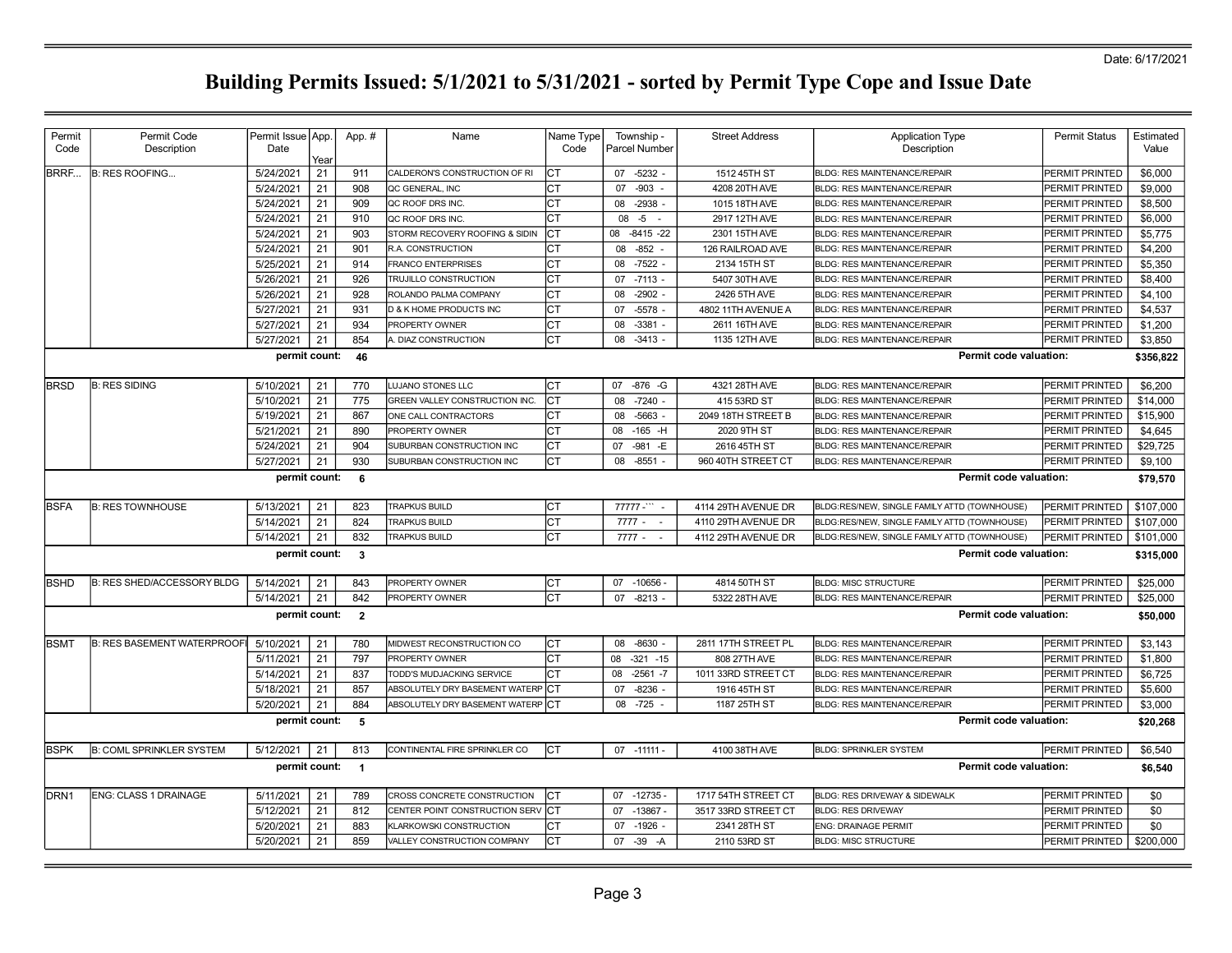| Code<br>Description<br>Date<br>Code<br>Parcel Number<br>Description<br>Value<br>Year<br>07 -39 -A<br>ENG: CLASS 1 DRAINAGE<br>5/20/2021<br>21.<br>859<br>CRAWFORD HEATING & COOLING<br>lsc<br>2110 53RD ST<br>BLDG: MISC STRUCTURE<br>PERMIT PRINTED. \$200,000.<br> SC<br>CRAWFORD COMPANY<br>Іст<br>5/24/2021<br>21<br>902<br>07 -2252<br>2437 27TH ST<br>PERMIT PRINTED<br>\$0<br>KLARKOWSKI CONSTRUCTION<br><b>ENG: DRAINAGE PERMIT</b><br>permit count:<br>Permit code valuation:<br>$-5$<br>\$200,000<br>Iст<br>E: COML ELECTRICAL<br>5/13/2021<br>21<br>485<br>CALDERON'S CONSTRUCTION OF RI<br>08 -5837 -<br>412 10TH ST<br>BLDG: COML MAINTENANCE/REPAIR<br>PERMIT PRINTED<br>\$500<br>PIZANO ELECTRIC INC<br>lsc<br>Іст<br>5/14/2021<br>21<br>833<br>08<br>$-1559 -$<br>3420 2ND AVE<br>ELEC: REPAIR<br><b>FINAL INSPECTION</b><br>\$500<br>TRINITY ELECTRIC<br>21<br>5/19/2021<br>Iст<br>$-992 -$<br>338 6TH ST<br>\$0<br>870<br>TRI-CITY ELECTRIC COMPANY<br>08<br>ELEC: REPAIR<br>PERMIT PRINTED<br>5/21/2021<br>21<br>527<br>Iст<br>$07 - 77 - 2$<br>3800 AVENUE OF THE CITIES BLDG: COML REMODEL<br>\$72,000<br>RYAN & ASSOCIATES INC<br>PERMIT PRINTED<br>lsc<br>CLIMATE ENGINEERS FORM. CLIMAT<br>lsc<br><b>HAWKEYE ELECTRIC</b><br>Іст<br>5/21/2021<br>21<br>705<br>\$21,000<br>R 3 CONSTRUCTION<br>08 -9211 -<br>2111 1ST STREET A<br><b>BLDG: COML MAINTENANCE/REPAIR</b><br><b>PERMIT PRINTED</b><br>lsc<br>ELECTRIC DOCTOR SERVICE LLC<br>lsc<br>REVOLUTION ENERGY SYSTEMS, INC<br>5/25/2021<br>21<br>912<br>Iст<br>\$35,000<br>TRI-CITY ELECTRIC COMPANY<br>07 -308 -<br>4700 53RD ST<br>PERMIT PRINTED<br>ELEC: WIRING, MISC<br>5/25/2021<br>21<br>915<br>Iст<br>08<br>$-5538 -$<br>1316 4TH AVE<br><b>FINAL INSPECTION</b><br>\$1,250<br>12 STONES ELECTRIC<br>ELEC: REPAIR<br>permit count: 7<br>Permit code valuation:<br>\$130,250<br>5/27/2021<br>E: RES INVESTIGATION<br>21<br>932<br>PROPERTY OWNER<br>Iст<br>08 -208 -<br>179 16TH AVE<br><b>INVESTIGATION</b><br><b>PERMIT PRINTED</b><br>\$0<br>5/28/2021<br>945<br>\$0<br>21<br>LAKEWOOD ELECTRIC AND GENERATOCT<br>$-10008 -$<br>07<br>3506 41ST ST<br><b>INVESTIGATION</b><br>PERMIT PRINTED<br>5/28/2021<br>21<br>944<br>\$0<br>LAKEWOOD ELECTRIC AND GENERATOCT<br>07<br>$-11430 -$<br>5729 34TH AVE<br><b>INVESTIGATION</b><br>PERMIT PRINTED<br>Permit code valuation:<br>permit count:<br>$\overline{\phantom{a}}$<br>\$0<br><b>B: RES SIDEWALK</b><br>$-7575 -$<br>403 48TH ST<br>5/7/2021<br>Iст<br>08<br><b>BLDG: RES SIDEWALK</b><br>PERMIT PRINTED<br>\$0<br>21<br>757<br>DEMARLIE MAINTENANCE<br>21<br>789<br>CROSS CONCRETE CONSTRUCTION<br>Iст<br>$-12735-$<br>1717 54TH STREET CT<br>BLDG: RES DRIVEWAY & SIDEWALK<br>PERMIT PRINTED<br>\$0<br>5/11/2021<br>07<br>$-2883 -$<br>5/12/2021<br>21<br>810<br><b>GETZ FIRE EQUIPMENT COMPANY</b><br>Iст<br>08<br>2200 5TH AVE<br><b>BLDG: RES SIDEWALK</b><br>PERMIT PRINTED<br>\$0<br>permit count:<br>Permit code valuation:<br>$\overline{\mathbf{3}}$<br>\$0<br><b>B: RES DRIVEWAY</b><br>$-12735-$<br>1717 54TH STREET CT<br>PERMIT PRINTED<br>\$0<br>5/11/2021<br>21<br>789<br>CROSS CONCRETE CONSTRUCTION<br>Iст<br>07<br><b>BLDG: RES DRIVEWAY &amp; SIDEWALK</b><br>5/12/2021<br>21<br>812<br>$-13867 -$<br>3517 33RD STREET CT<br>\$0<br>CENTER POINT CONSTRUCTION SERV<br>Iст<br>07<br>PERMIT PRINTED<br><b>BLDG: RES DRIVEWAY</b><br>permit count:<br>Permit code valuation:<br>$\overline{2}$<br>\$0<br>5/4/2021<br>21<br>730<br>Iст<br>$-9046 -$<br>\$0<br><b>E: RES ELECTRICAL</b><br>TRI-CITY ELECTRIC COMPANY<br>08<br>707 48TH ST<br>ELEC: WIRING, MISC<br>PERMIT PRINTED<br>5/7/2021<br>Iст<br>21<br>761<br>07<br>$-13698 -$<br>\$6,000<br>FINLEY ELECTRIC LLC<br>4902 35TH AVE<br>ELEC: WIRING, MISC<br>PERMIT PRINTED<br>$-7301 -$<br>5/7/2021<br>21<br>760<br>08<br>207 54TH ST<br>\$1,200<br>ICT<br><b>FINAL INSPECTION</b><br><b>BLACKHAWK ELECTRIC ENTERPRISES</b><br>ELEC: WIRING, MISC<br>5/10/2021<br>21<br>786<br>Iст<br>$-11891-$<br>3438 52ND STREET CT<br>\$2,250<br>KOEHLER ELECTRIC INC, J W<br>07<br>ELEC: SERVICE<br><b>FINAL INSPECTIOI</b><br>5/10/2021<br>21<br>785<br>CT<br>\$1,950<br>$-2242 -$<br>2424 27TH ST<br>KOEHLER ELECTRIC INC, J W<br>07<br>ELEC: SERVICE<br>PERMIT PRINTED<br>21<br>lст<br>5/10/2021<br>569<br>\$2,300<br>PROPERTY OWNER<br>08<br>$-2706$ -<br>420 51ST ST<br>BLDG: RES MAINTENANCE/REPAIR<br>PERMIT PRINTED<br> SC<br>PROPERTY OWNER<br>lст<br>5/13/2021<br>19<br>\$10,080<br>1038<br>08 -7480 -<br>1316 24TH AVE<br><b>BLDG: GARAGES/CARPORTS</b><br>PERMIT PRINTED<br>PROPERTY OWNER<br>PROPERTY OWNER<br>lsc<br>Iст<br>5/14/2021<br>21<br>773<br>EVERGREEN CUSTOM HOMES INC<br>07 -13608 -12<br>5311 38TH AVE<br><b>BLDG: RES MAINTENANCE/REPAIR</b><br><b>PERMIT PRINTED</b><br>\$10,000<br> SC<br><b>BIRMINGHAM ELECTRIC, TOM</b><br>Іст<br>5/18/2021<br>20<br>522<br>PROPERTY OWNER<br>08 -2675 -<br>\$17,500<br>238 49TH ST<br><b>BLDG: GARAGES/CARPORTS</b><br><b>PERMIT PRINTED</b> | Permit      | Permit Code | Permit Issue App. | App. # | Name | Name Type | Township - | <b>Street Address</b> | <b>Application Type</b> | Permit Status | Estimated |
|-----------------------------------------------------------------------------------------------------------------------------------------------------------------------------------------------------------------------------------------------------------------------------------------------------------------------------------------------------------------------------------------------------------------------------------------------------------------------------------------------------------------------------------------------------------------------------------------------------------------------------------------------------------------------------------------------------------------------------------------------------------------------------------------------------------------------------------------------------------------------------------------------------------------------------------------------------------------------------------------------------------------------------------------------------------------------------------------------------------------------------------------------------------------------------------------------------------------------------------------------------------------------------------------------------------------------------------------------------------------------------------------------------------------------------------------------------------------------------------------------------------------------------------------------------------------------------------------------------------------------------------------------------------------------------------------------------------------------------------------------------------------------------------------------------------------------------------------------------------------------------------------------------------------------------------------------------------------------------------------------------------------------------------------------------------------------------------------------------------------------------------------------------------------------------------------------------------------------------------------------------------------------------------------------------------------------------------------------------------------------------------------------------------------------------------------------------------------------------------------------------------------------------------------------------------------------------------------------------------------------------------------------------------------------------------------------------------------------------------------------------------------------------------------------------------------------------------------------------------------------------------------------------------------------------------------------------------------------------------------------------------------------------------------------------------------------------------------------------------------------------------------------------------------------------------------------------------------------------------------------------------------------------------------------------------------------------------------------------------------------------------------------------------------------------------------------------------------------------------------------------------------------------------------------------------------------------------------------------------------------------------------------------------------------------------------------------------------------------------------------------------------------------------------------------------------------------------------------------------------------------------------------------------------------------------------------------------------------------------------------------------------------------------------------------------------------------------------------------------------------------------------------------------------------------------------------------------------------------------------------------------------------------------------------------------------------------------------------------------------------------------------------------------------------------------------------------------------------------------------------------------------------------------------------------------------------------------------------------------------------------------------------------------------------------------------------------------------------------------------------------------------------------------------------------------------------------------------------------------------------------------------------------------------------------------------------------------------------------------------------------------------|-------------|-------------|-------------------|--------|------|-----------|------------|-----------------------|-------------------------|---------------|-----------|
|                                                                                                                                                                                                                                                                                                                                                                                                                                                                                                                                                                                                                                                                                                                                                                                                                                                                                                                                                                                                                                                                                                                                                                                                                                                                                                                                                                                                                                                                                                                                                                                                                                                                                                                                                                                                                                                                                                                                                                                                                                                                                                                                                                                                                                                                                                                                                                                                                                                                                                                                                                                                                                                                                                                                                                                                                                                                                                                                                                                                                                                                                                                                                                                                                                                                                                                                                                                                                                                                                                                                                                                                                                                                                                                                                                                                                                                                                                                                                                                                                                                                                                                                                                                                                                                                                                                                                                                                                                                                                                                                                                                                                                                                                                                                                                                                                                                                                                                                                                                                                 |             |             |                   |        |      |           |            |                       |                         |               |           |
|                                                                                                                                                                                                                                                                                                                                                                                                                                                                                                                                                                                                                                                                                                                                                                                                                                                                                                                                                                                                                                                                                                                                                                                                                                                                                                                                                                                                                                                                                                                                                                                                                                                                                                                                                                                                                                                                                                                                                                                                                                                                                                                                                                                                                                                                                                                                                                                                                                                                                                                                                                                                                                                                                                                                                                                                                                                                                                                                                                                                                                                                                                                                                                                                                                                                                                                                                                                                                                                                                                                                                                                                                                                                                                                                                                                                                                                                                                                                                                                                                                                                                                                                                                                                                                                                                                                                                                                                                                                                                                                                                                                                                                                                                                                                                                                                                                                                                                                                                                                                                 | DRN1        |             |                   |        |      |           |            |                       |                         |               |           |
|                                                                                                                                                                                                                                                                                                                                                                                                                                                                                                                                                                                                                                                                                                                                                                                                                                                                                                                                                                                                                                                                                                                                                                                                                                                                                                                                                                                                                                                                                                                                                                                                                                                                                                                                                                                                                                                                                                                                                                                                                                                                                                                                                                                                                                                                                                                                                                                                                                                                                                                                                                                                                                                                                                                                                                                                                                                                                                                                                                                                                                                                                                                                                                                                                                                                                                                                                                                                                                                                                                                                                                                                                                                                                                                                                                                                                                                                                                                                                                                                                                                                                                                                                                                                                                                                                                                                                                                                                                                                                                                                                                                                                                                                                                                                                                                                                                                                                                                                                                                                                 |             |             |                   |        |      |           |            |                       |                         |               |           |
|                                                                                                                                                                                                                                                                                                                                                                                                                                                                                                                                                                                                                                                                                                                                                                                                                                                                                                                                                                                                                                                                                                                                                                                                                                                                                                                                                                                                                                                                                                                                                                                                                                                                                                                                                                                                                                                                                                                                                                                                                                                                                                                                                                                                                                                                                                                                                                                                                                                                                                                                                                                                                                                                                                                                                                                                                                                                                                                                                                                                                                                                                                                                                                                                                                                                                                                                                                                                                                                                                                                                                                                                                                                                                                                                                                                                                                                                                                                                                                                                                                                                                                                                                                                                                                                                                                                                                                                                                                                                                                                                                                                                                                                                                                                                                                                                                                                                                                                                                                                                                 |             |             |                   |        |      |           |            |                       |                         |               |           |
|                                                                                                                                                                                                                                                                                                                                                                                                                                                                                                                                                                                                                                                                                                                                                                                                                                                                                                                                                                                                                                                                                                                                                                                                                                                                                                                                                                                                                                                                                                                                                                                                                                                                                                                                                                                                                                                                                                                                                                                                                                                                                                                                                                                                                                                                                                                                                                                                                                                                                                                                                                                                                                                                                                                                                                                                                                                                                                                                                                                                                                                                                                                                                                                                                                                                                                                                                                                                                                                                                                                                                                                                                                                                                                                                                                                                                                                                                                                                                                                                                                                                                                                                                                                                                                                                                                                                                                                                                                                                                                                                                                                                                                                                                                                                                                                                                                                                                                                                                                                                                 |             |             |                   |        |      |           |            |                       |                         |               |           |
|                                                                                                                                                                                                                                                                                                                                                                                                                                                                                                                                                                                                                                                                                                                                                                                                                                                                                                                                                                                                                                                                                                                                                                                                                                                                                                                                                                                                                                                                                                                                                                                                                                                                                                                                                                                                                                                                                                                                                                                                                                                                                                                                                                                                                                                                                                                                                                                                                                                                                                                                                                                                                                                                                                                                                                                                                                                                                                                                                                                                                                                                                                                                                                                                                                                                                                                                                                                                                                                                                                                                                                                                                                                                                                                                                                                                                                                                                                                                                                                                                                                                                                                                                                                                                                                                                                                                                                                                                                                                                                                                                                                                                                                                                                                                                                                                                                                                                                                                                                                                                 | EC          |             |                   |        |      |           |            |                       |                         |               |           |
|                                                                                                                                                                                                                                                                                                                                                                                                                                                                                                                                                                                                                                                                                                                                                                                                                                                                                                                                                                                                                                                                                                                                                                                                                                                                                                                                                                                                                                                                                                                                                                                                                                                                                                                                                                                                                                                                                                                                                                                                                                                                                                                                                                                                                                                                                                                                                                                                                                                                                                                                                                                                                                                                                                                                                                                                                                                                                                                                                                                                                                                                                                                                                                                                                                                                                                                                                                                                                                                                                                                                                                                                                                                                                                                                                                                                                                                                                                                                                                                                                                                                                                                                                                                                                                                                                                                                                                                                                                                                                                                                                                                                                                                                                                                                                                                                                                                                                                                                                                                                                 |             |             |                   |        |      |           |            |                       |                         |               |           |
|                                                                                                                                                                                                                                                                                                                                                                                                                                                                                                                                                                                                                                                                                                                                                                                                                                                                                                                                                                                                                                                                                                                                                                                                                                                                                                                                                                                                                                                                                                                                                                                                                                                                                                                                                                                                                                                                                                                                                                                                                                                                                                                                                                                                                                                                                                                                                                                                                                                                                                                                                                                                                                                                                                                                                                                                                                                                                                                                                                                                                                                                                                                                                                                                                                                                                                                                                                                                                                                                                                                                                                                                                                                                                                                                                                                                                                                                                                                                                                                                                                                                                                                                                                                                                                                                                                                                                                                                                                                                                                                                                                                                                                                                                                                                                                                                                                                                                                                                                                                                                 |             |             |                   |        |      |           |            |                       |                         |               |           |
|                                                                                                                                                                                                                                                                                                                                                                                                                                                                                                                                                                                                                                                                                                                                                                                                                                                                                                                                                                                                                                                                                                                                                                                                                                                                                                                                                                                                                                                                                                                                                                                                                                                                                                                                                                                                                                                                                                                                                                                                                                                                                                                                                                                                                                                                                                                                                                                                                                                                                                                                                                                                                                                                                                                                                                                                                                                                                                                                                                                                                                                                                                                                                                                                                                                                                                                                                                                                                                                                                                                                                                                                                                                                                                                                                                                                                                                                                                                                                                                                                                                                                                                                                                                                                                                                                                                                                                                                                                                                                                                                                                                                                                                                                                                                                                                                                                                                                                                                                                                                                 |             |             |                   |        |      |           |            |                       |                         |               |           |
|                                                                                                                                                                                                                                                                                                                                                                                                                                                                                                                                                                                                                                                                                                                                                                                                                                                                                                                                                                                                                                                                                                                                                                                                                                                                                                                                                                                                                                                                                                                                                                                                                                                                                                                                                                                                                                                                                                                                                                                                                                                                                                                                                                                                                                                                                                                                                                                                                                                                                                                                                                                                                                                                                                                                                                                                                                                                                                                                                                                                                                                                                                                                                                                                                                                                                                                                                                                                                                                                                                                                                                                                                                                                                                                                                                                                                                                                                                                                                                                                                                                                                                                                                                                                                                                                                                                                                                                                                                                                                                                                                                                                                                                                                                                                                                                                                                                                                                                                                                                                                 |             |             |                   |        |      |           |            |                       |                         |               |           |
|                                                                                                                                                                                                                                                                                                                                                                                                                                                                                                                                                                                                                                                                                                                                                                                                                                                                                                                                                                                                                                                                                                                                                                                                                                                                                                                                                                                                                                                                                                                                                                                                                                                                                                                                                                                                                                                                                                                                                                                                                                                                                                                                                                                                                                                                                                                                                                                                                                                                                                                                                                                                                                                                                                                                                                                                                                                                                                                                                                                                                                                                                                                                                                                                                                                                                                                                                                                                                                                                                                                                                                                                                                                                                                                                                                                                                                                                                                                                                                                                                                                                                                                                                                                                                                                                                                                                                                                                                                                                                                                                                                                                                                                                                                                                                                                                                                                                                                                                                                                                                 |             |             |                   |        |      |           |            |                       |                         |               |           |
|                                                                                                                                                                                                                                                                                                                                                                                                                                                                                                                                                                                                                                                                                                                                                                                                                                                                                                                                                                                                                                                                                                                                                                                                                                                                                                                                                                                                                                                                                                                                                                                                                                                                                                                                                                                                                                                                                                                                                                                                                                                                                                                                                                                                                                                                                                                                                                                                                                                                                                                                                                                                                                                                                                                                                                                                                                                                                                                                                                                                                                                                                                                                                                                                                                                                                                                                                                                                                                                                                                                                                                                                                                                                                                                                                                                                                                                                                                                                                                                                                                                                                                                                                                                                                                                                                                                                                                                                                                                                                                                                                                                                                                                                                                                                                                                                                                                                                                                                                                                                                 |             |             |                   |        |      |           |            |                       |                         |               |           |
|                                                                                                                                                                                                                                                                                                                                                                                                                                                                                                                                                                                                                                                                                                                                                                                                                                                                                                                                                                                                                                                                                                                                                                                                                                                                                                                                                                                                                                                                                                                                                                                                                                                                                                                                                                                                                                                                                                                                                                                                                                                                                                                                                                                                                                                                                                                                                                                                                                                                                                                                                                                                                                                                                                                                                                                                                                                                                                                                                                                                                                                                                                                                                                                                                                                                                                                                                                                                                                                                                                                                                                                                                                                                                                                                                                                                                                                                                                                                                                                                                                                                                                                                                                                                                                                                                                                                                                                                                                                                                                                                                                                                                                                                                                                                                                                                                                                                                                                                                                                                                 |             |             |                   |        |      |           |            |                       |                         |               |           |
|                                                                                                                                                                                                                                                                                                                                                                                                                                                                                                                                                                                                                                                                                                                                                                                                                                                                                                                                                                                                                                                                                                                                                                                                                                                                                                                                                                                                                                                                                                                                                                                                                                                                                                                                                                                                                                                                                                                                                                                                                                                                                                                                                                                                                                                                                                                                                                                                                                                                                                                                                                                                                                                                                                                                                                                                                                                                                                                                                                                                                                                                                                                                                                                                                                                                                                                                                                                                                                                                                                                                                                                                                                                                                                                                                                                                                                                                                                                                                                                                                                                                                                                                                                                                                                                                                                                                                                                                                                                                                                                                                                                                                                                                                                                                                                                                                                                                                                                                                                                                                 |             |             |                   |        |      |           |            |                       |                         |               |           |
|                                                                                                                                                                                                                                                                                                                                                                                                                                                                                                                                                                                                                                                                                                                                                                                                                                                                                                                                                                                                                                                                                                                                                                                                                                                                                                                                                                                                                                                                                                                                                                                                                                                                                                                                                                                                                                                                                                                                                                                                                                                                                                                                                                                                                                                                                                                                                                                                                                                                                                                                                                                                                                                                                                                                                                                                                                                                                                                                                                                                                                                                                                                                                                                                                                                                                                                                                                                                                                                                                                                                                                                                                                                                                                                                                                                                                                                                                                                                                                                                                                                                                                                                                                                                                                                                                                                                                                                                                                                                                                                                                                                                                                                                                                                                                                                                                                                                                                                                                                                                                 |             |             |                   |        |      |           |            |                       |                         |               |           |
|                                                                                                                                                                                                                                                                                                                                                                                                                                                                                                                                                                                                                                                                                                                                                                                                                                                                                                                                                                                                                                                                                                                                                                                                                                                                                                                                                                                                                                                                                                                                                                                                                                                                                                                                                                                                                                                                                                                                                                                                                                                                                                                                                                                                                                                                                                                                                                                                                                                                                                                                                                                                                                                                                                                                                                                                                                                                                                                                                                                                                                                                                                                                                                                                                                                                                                                                                                                                                                                                                                                                                                                                                                                                                                                                                                                                                                                                                                                                                                                                                                                                                                                                                                                                                                                                                                                                                                                                                                                                                                                                                                                                                                                                                                                                                                                                                                                                                                                                                                                                                 |             |             |                   |        |      |           |            |                       |                         |               |           |
|                                                                                                                                                                                                                                                                                                                                                                                                                                                                                                                                                                                                                                                                                                                                                                                                                                                                                                                                                                                                                                                                                                                                                                                                                                                                                                                                                                                                                                                                                                                                                                                                                                                                                                                                                                                                                                                                                                                                                                                                                                                                                                                                                                                                                                                                                                                                                                                                                                                                                                                                                                                                                                                                                                                                                                                                                                                                                                                                                                                                                                                                                                                                                                                                                                                                                                                                                                                                                                                                                                                                                                                                                                                                                                                                                                                                                                                                                                                                                                                                                                                                                                                                                                                                                                                                                                                                                                                                                                                                                                                                                                                                                                                                                                                                                                                                                                                                                                                                                                                                                 | <b>EINV</b> |             |                   |        |      |           |            |                       |                         |               |           |
|                                                                                                                                                                                                                                                                                                                                                                                                                                                                                                                                                                                                                                                                                                                                                                                                                                                                                                                                                                                                                                                                                                                                                                                                                                                                                                                                                                                                                                                                                                                                                                                                                                                                                                                                                                                                                                                                                                                                                                                                                                                                                                                                                                                                                                                                                                                                                                                                                                                                                                                                                                                                                                                                                                                                                                                                                                                                                                                                                                                                                                                                                                                                                                                                                                                                                                                                                                                                                                                                                                                                                                                                                                                                                                                                                                                                                                                                                                                                                                                                                                                                                                                                                                                                                                                                                                                                                                                                                                                                                                                                                                                                                                                                                                                                                                                                                                                                                                                                                                                                                 |             |             |                   |        |      |           |            |                       |                         |               |           |
|                                                                                                                                                                                                                                                                                                                                                                                                                                                                                                                                                                                                                                                                                                                                                                                                                                                                                                                                                                                                                                                                                                                                                                                                                                                                                                                                                                                                                                                                                                                                                                                                                                                                                                                                                                                                                                                                                                                                                                                                                                                                                                                                                                                                                                                                                                                                                                                                                                                                                                                                                                                                                                                                                                                                                                                                                                                                                                                                                                                                                                                                                                                                                                                                                                                                                                                                                                                                                                                                                                                                                                                                                                                                                                                                                                                                                                                                                                                                                                                                                                                                                                                                                                                                                                                                                                                                                                                                                                                                                                                                                                                                                                                                                                                                                                                                                                                                                                                                                                                                                 |             |             |                   |        |      |           |            |                       |                         |               |           |
|                                                                                                                                                                                                                                                                                                                                                                                                                                                                                                                                                                                                                                                                                                                                                                                                                                                                                                                                                                                                                                                                                                                                                                                                                                                                                                                                                                                                                                                                                                                                                                                                                                                                                                                                                                                                                                                                                                                                                                                                                                                                                                                                                                                                                                                                                                                                                                                                                                                                                                                                                                                                                                                                                                                                                                                                                                                                                                                                                                                                                                                                                                                                                                                                                                                                                                                                                                                                                                                                                                                                                                                                                                                                                                                                                                                                                                                                                                                                                                                                                                                                                                                                                                                                                                                                                                                                                                                                                                                                                                                                                                                                                                                                                                                                                                                                                                                                                                                                                                                                                 |             |             |                   |        |      |           |            |                       |                         |               |           |
|                                                                                                                                                                                                                                                                                                                                                                                                                                                                                                                                                                                                                                                                                                                                                                                                                                                                                                                                                                                                                                                                                                                                                                                                                                                                                                                                                                                                                                                                                                                                                                                                                                                                                                                                                                                                                                                                                                                                                                                                                                                                                                                                                                                                                                                                                                                                                                                                                                                                                                                                                                                                                                                                                                                                                                                                                                                                                                                                                                                                                                                                                                                                                                                                                                                                                                                                                                                                                                                                                                                                                                                                                                                                                                                                                                                                                                                                                                                                                                                                                                                                                                                                                                                                                                                                                                                                                                                                                                                                                                                                                                                                                                                                                                                                                                                                                                                                                                                                                                                                                 |             |             |                   |        |      |           |            |                       |                         |               |           |
|                                                                                                                                                                                                                                                                                                                                                                                                                                                                                                                                                                                                                                                                                                                                                                                                                                                                                                                                                                                                                                                                                                                                                                                                                                                                                                                                                                                                                                                                                                                                                                                                                                                                                                                                                                                                                                                                                                                                                                                                                                                                                                                                                                                                                                                                                                                                                                                                                                                                                                                                                                                                                                                                                                                                                                                                                                                                                                                                                                                                                                                                                                                                                                                                                                                                                                                                                                                                                                                                                                                                                                                                                                                                                                                                                                                                                                                                                                                                                                                                                                                                                                                                                                                                                                                                                                                                                                                                                                                                                                                                                                                                                                                                                                                                                                                                                                                                                                                                                                                                                 | <b>ENA</b>  |             |                   |        |      |           |            |                       |                         |               |           |
|                                                                                                                                                                                                                                                                                                                                                                                                                                                                                                                                                                                                                                                                                                                                                                                                                                                                                                                                                                                                                                                                                                                                                                                                                                                                                                                                                                                                                                                                                                                                                                                                                                                                                                                                                                                                                                                                                                                                                                                                                                                                                                                                                                                                                                                                                                                                                                                                                                                                                                                                                                                                                                                                                                                                                                                                                                                                                                                                                                                                                                                                                                                                                                                                                                                                                                                                                                                                                                                                                                                                                                                                                                                                                                                                                                                                                                                                                                                                                                                                                                                                                                                                                                                                                                                                                                                                                                                                                                                                                                                                                                                                                                                                                                                                                                                                                                                                                                                                                                                                                 |             |             |                   |        |      |           |            |                       |                         |               |           |
|                                                                                                                                                                                                                                                                                                                                                                                                                                                                                                                                                                                                                                                                                                                                                                                                                                                                                                                                                                                                                                                                                                                                                                                                                                                                                                                                                                                                                                                                                                                                                                                                                                                                                                                                                                                                                                                                                                                                                                                                                                                                                                                                                                                                                                                                                                                                                                                                                                                                                                                                                                                                                                                                                                                                                                                                                                                                                                                                                                                                                                                                                                                                                                                                                                                                                                                                                                                                                                                                                                                                                                                                                                                                                                                                                                                                                                                                                                                                                                                                                                                                                                                                                                                                                                                                                                                                                                                                                                                                                                                                                                                                                                                                                                                                                                                                                                                                                                                                                                                                                 |             |             |                   |        |      |           |            |                       |                         |               |           |
|                                                                                                                                                                                                                                                                                                                                                                                                                                                                                                                                                                                                                                                                                                                                                                                                                                                                                                                                                                                                                                                                                                                                                                                                                                                                                                                                                                                                                                                                                                                                                                                                                                                                                                                                                                                                                                                                                                                                                                                                                                                                                                                                                                                                                                                                                                                                                                                                                                                                                                                                                                                                                                                                                                                                                                                                                                                                                                                                                                                                                                                                                                                                                                                                                                                                                                                                                                                                                                                                                                                                                                                                                                                                                                                                                                                                                                                                                                                                                                                                                                                                                                                                                                                                                                                                                                                                                                                                                                                                                                                                                                                                                                                                                                                                                                                                                                                                                                                                                                                                                 |             |             |                   |        |      |           |            |                       |                         |               |           |
|                                                                                                                                                                                                                                                                                                                                                                                                                                                                                                                                                                                                                                                                                                                                                                                                                                                                                                                                                                                                                                                                                                                                                                                                                                                                                                                                                                                                                                                                                                                                                                                                                                                                                                                                                                                                                                                                                                                                                                                                                                                                                                                                                                                                                                                                                                                                                                                                                                                                                                                                                                                                                                                                                                                                                                                                                                                                                                                                                                                                                                                                                                                                                                                                                                                                                                                                                                                                                                                                                                                                                                                                                                                                                                                                                                                                                                                                                                                                                                                                                                                                                                                                                                                                                                                                                                                                                                                                                                                                                                                                                                                                                                                                                                                                                                                                                                                                                                                                                                                                                 | ENB         |             |                   |        |      |           |            |                       |                         |               |           |
|                                                                                                                                                                                                                                                                                                                                                                                                                                                                                                                                                                                                                                                                                                                                                                                                                                                                                                                                                                                                                                                                                                                                                                                                                                                                                                                                                                                                                                                                                                                                                                                                                                                                                                                                                                                                                                                                                                                                                                                                                                                                                                                                                                                                                                                                                                                                                                                                                                                                                                                                                                                                                                                                                                                                                                                                                                                                                                                                                                                                                                                                                                                                                                                                                                                                                                                                                                                                                                                                                                                                                                                                                                                                                                                                                                                                                                                                                                                                                                                                                                                                                                                                                                                                                                                                                                                                                                                                                                                                                                                                                                                                                                                                                                                                                                                                                                                                                                                                                                                                                 |             |             |                   |        |      |           |            |                       |                         |               |           |
|                                                                                                                                                                                                                                                                                                                                                                                                                                                                                                                                                                                                                                                                                                                                                                                                                                                                                                                                                                                                                                                                                                                                                                                                                                                                                                                                                                                                                                                                                                                                                                                                                                                                                                                                                                                                                                                                                                                                                                                                                                                                                                                                                                                                                                                                                                                                                                                                                                                                                                                                                                                                                                                                                                                                                                                                                                                                                                                                                                                                                                                                                                                                                                                                                                                                                                                                                                                                                                                                                                                                                                                                                                                                                                                                                                                                                                                                                                                                                                                                                                                                                                                                                                                                                                                                                                                                                                                                                                                                                                                                                                                                                                                                                                                                                                                                                                                                                                                                                                                                                 |             |             |                   |        |      |           |            |                       |                         |               |           |
|                                                                                                                                                                                                                                                                                                                                                                                                                                                                                                                                                                                                                                                                                                                                                                                                                                                                                                                                                                                                                                                                                                                                                                                                                                                                                                                                                                                                                                                                                                                                                                                                                                                                                                                                                                                                                                                                                                                                                                                                                                                                                                                                                                                                                                                                                                                                                                                                                                                                                                                                                                                                                                                                                                                                                                                                                                                                                                                                                                                                                                                                                                                                                                                                                                                                                                                                                                                                                                                                                                                                                                                                                                                                                                                                                                                                                                                                                                                                                                                                                                                                                                                                                                                                                                                                                                                                                                                                                                                                                                                                                                                                                                                                                                                                                                                                                                                                                                                                                                                                                 | <b>ER</b>   |             |                   |        |      |           |            |                       |                         |               |           |
|                                                                                                                                                                                                                                                                                                                                                                                                                                                                                                                                                                                                                                                                                                                                                                                                                                                                                                                                                                                                                                                                                                                                                                                                                                                                                                                                                                                                                                                                                                                                                                                                                                                                                                                                                                                                                                                                                                                                                                                                                                                                                                                                                                                                                                                                                                                                                                                                                                                                                                                                                                                                                                                                                                                                                                                                                                                                                                                                                                                                                                                                                                                                                                                                                                                                                                                                                                                                                                                                                                                                                                                                                                                                                                                                                                                                                                                                                                                                                                                                                                                                                                                                                                                                                                                                                                                                                                                                                                                                                                                                                                                                                                                                                                                                                                                                                                                                                                                                                                                                                 |             |             |                   |        |      |           |            |                       |                         |               |           |
|                                                                                                                                                                                                                                                                                                                                                                                                                                                                                                                                                                                                                                                                                                                                                                                                                                                                                                                                                                                                                                                                                                                                                                                                                                                                                                                                                                                                                                                                                                                                                                                                                                                                                                                                                                                                                                                                                                                                                                                                                                                                                                                                                                                                                                                                                                                                                                                                                                                                                                                                                                                                                                                                                                                                                                                                                                                                                                                                                                                                                                                                                                                                                                                                                                                                                                                                                                                                                                                                                                                                                                                                                                                                                                                                                                                                                                                                                                                                                                                                                                                                                                                                                                                                                                                                                                                                                                                                                                                                                                                                                                                                                                                                                                                                                                                                                                                                                                                                                                                                                 |             |             |                   |        |      |           |            |                       |                         |               |           |
|                                                                                                                                                                                                                                                                                                                                                                                                                                                                                                                                                                                                                                                                                                                                                                                                                                                                                                                                                                                                                                                                                                                                                                                                                                                                                                                                                                                                                                                                                                                                                                                                                                                                                                                                                                                                                                                                                                                                                                                                                                                                                                                                                                                                                                                                                                                                                                                                                                                                                                                                                                                                                                                                                                                                                                                                                                                                                                                                                                                                                                                                                                                                                                                                                                                                                                                                                                                                                                                                                                                                                                                                                                                                                                                                                                                                                                                                                                                                                                                                                                                                                                                                                                                                                                                                                                                                                                                                                                                                                                                                                                                                                                                                                                                                                                                                                                                                                                                                                                                                                 |             |             |                   |        |      |           |            |                       |                         |               |           |
|                                                                                                                                                                                                                                                                                                                                                                                                                                                                                                                                                                                                                                                                                                                                                                                                                                                                                                                                                                                                                                                                                                                                                                                                                                                                                                                                                                                                                                                                                                                                                                                                                                                                                                                                                                                                                                                                                                                                                                                                                                                                                                                                                                                                                                                                                                                                                                                                                                                                                                                                                                                                                                                                                                                                                                                                                                                                                                                                                                                                                                                                                                                                                                                                                                                                                                                                                                                                                                                                                                                                                                                                                                                                                                                                                                                                                                                                                                                                                                                                                                                                                                                                                                                                                                                                                                                                                                                                                                                                                                                                                                                                                                                                                                                                                                                                                                                                                                                                                                                                                 |             |             |                   |        |      |           |            |                       |                         |               |           |
|                                                                                                                                                                                                                                                                                                                                                                                                                                                                                                                                                                                                                                                                                                                                                                                                                                                                                                                                                                                                                                                                                                                                                                                                                                                                                                                                                                                                                                                                                                                                                                                                                                                                                                                                                                                                                                                                                                                                                                                                                                                                                                                                                                                                                                                                                                                                                                                                                                                                                                                                                                                                                                                                                                                                                                                                                                                                                                                                                                                                                                                                                                                                                                                                                                                                                                                                                                                                                                                                                                                                                                                                                                                                                                                                                                                                                                                                                                                                                                                                                                                                                                                                                                                                                                                                                                                                                                                                                                                                                                                                                                                                                                                                                                                                                                                                                                                                                                                                                                                                                 |             |             |                   |        |      |           |            |                       |                         |               |           |
|                                                                                                                                                                                                                                                                                                                                                                                                                                                                                                                                                                                                                                                                                                                                                                                                                                                                                                                                                                                                                                                                                                                                                                                                                                                                                                                                                                                                                                                                                                                                                                                                                                                                                                                                                                                                                                                                                                                                                                                                                                                                                                                                                                                                                                                                                                                                                                                                                                                                                                                                                                                                                                                                                                                                                                                                                                                                                                                                                                                                                                                                                                                                                                                                                                                                                                                                                                                                                                                                                                                                                                                                                                                                                                                                                                                                                                                                                                                                                                                                                                                                                                                                                                                                                                                                                                                                                                                                                                                                                                                                                                                                                                                                                                                                                                                                                                                                                                                                                                                                                 |             |             |                   |        |      |           |            |                       |                         |               |           |
|                                                                                                                                                                                                                                                                                                                                                                                                                                                                                                                                                                                                                                                                                                                                                                                                                                                                                                                                                                                                                                                                                                                                                                                                                                                                                                                                                                                                                                                                                                                                                                                                                                                                                                                                                                                                                                                                                                                                                                                                                                                                                                                                                                                                                                                                                                                                                                                                                                                                                                                                                                                                                                                                                                                                                                                                                                                                                                                                                                                                                                                                                                                                                                                                                                                                                                                                                                                                                                                                                                                                                                                                                                                                                                                                                                                                                                                                                                                                                                                                                                                                                                                                                                                                                                                                                                                                                                                                                                                                                                                                                                                                                                                                                                                                                                                                                                                                                                                                                                                                                 |             |             |                   |        |      |           |            |                       |                         |               |           |
|                                                                                                                                                                                                                                                                                                                                                                                                                                                                                                                                                                                                                                                                                                                                                                                                                                                                                                                                                                                                                                                                                                                                                                                                                                                                                                                                                                                                                                                                                                                                                                                                                                                                                                                                                                                                                                                                                                                                                                                                                                                                                                                                                                                                                                                                                                                                                                                                                                                                                                                                                                                                                                                                                                                                                                                                                                                                                                                                                                                                                                                                                                                                                                                                                                                                                                                                                                                                                                                                                                                                                                                                                                                                                                                                                                                                                                                                                                                                                                                                                                                                                                                                                                                                                                                                                                                                                                                                                                                                                                                                                                                                                                                                                                                                                                                                                                                                                                                                                                                                                 |             |             |                   |        |      |           |            |                       |                         |               |           |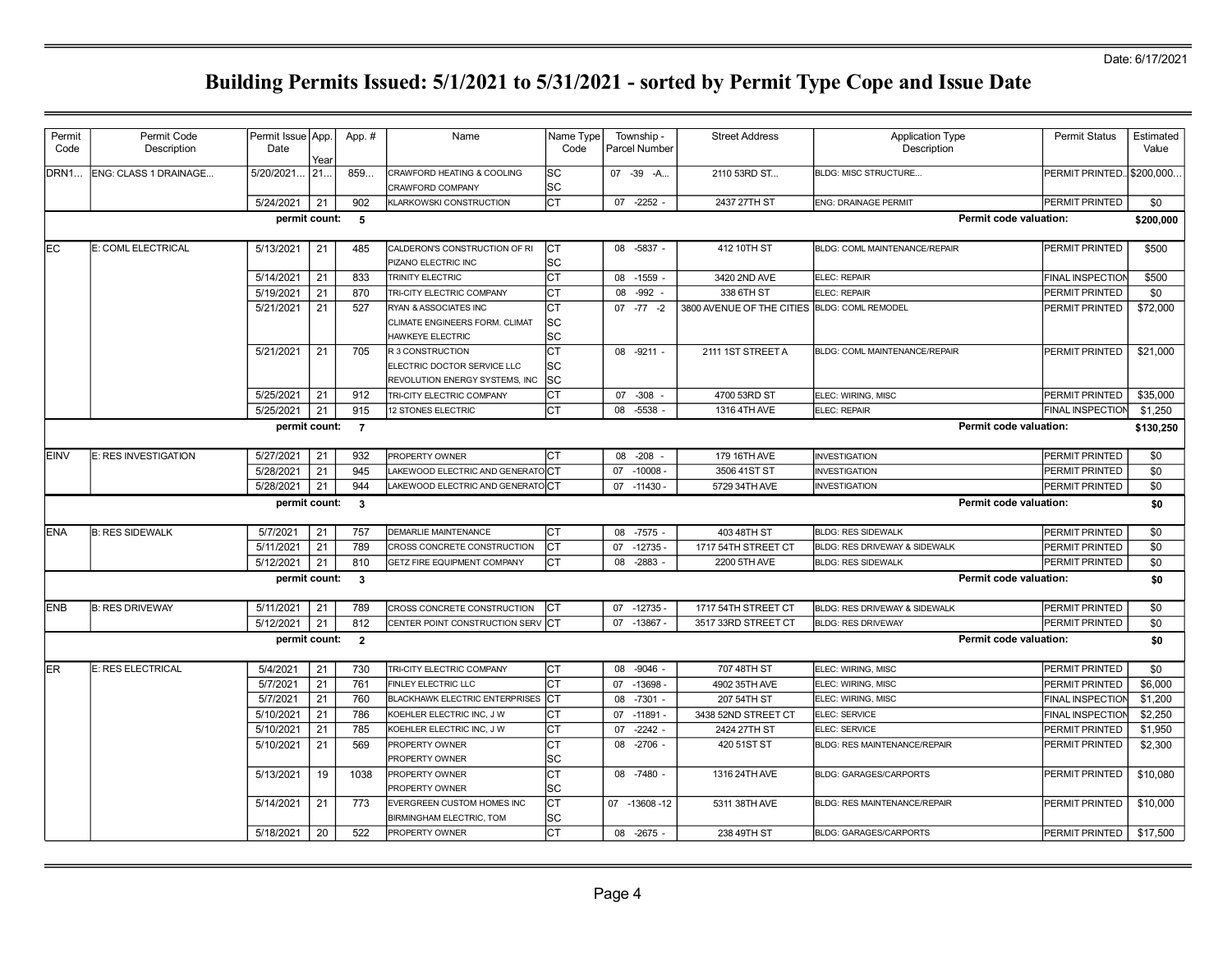| Permit     | Permit Code        | Permit Issue App. |      | App. #           | Name                        | Name Type | Township -         | <b>Street Address</b> | <b>Application Type</b>        | <b>Permit Status</b>    | Estimated   |
|------------|--------------------|-------------------|------|------------------|-----------------------------|-----------|--------------------|-----------------------|--------------------------------|-------------------------|-------------|
| Code       | Description        | Date              | Year |                  |                             | Code      | Parcel Number      |                       | Description                    |                         | Value       |
| ER         | E: RES ELECTRICAL  | 5/18/2021         | 20.  | 522.             | PROPERTY OWNER              | lsc       | 08 -2675 -         | 238 49TH ST           | <b>BLDG: GARAGES/CARPORTS.</b> | PERMIT PRINTED.         | \$17,500.   |
|            |                    | 5/19/2021         | 21   | 869              | & LELECTRIC INC             |           | $-4620 -$<br>08    | 426 42ND ST           | ELEC: SERVICE                  | <b>FINAL INSPECTIOI</b> | \$0         |
|            |                    | 5/19/2021         | 21   | 868              | ELECTRIC DOCTOR SERVICE LLC | lст       | $-9294$<br>08      | 640 32ND AVE          | ELEC: SERVICE                  | PERMIT PRINTED          | \$0         |
|            |                    | 5/24/2021         | 21   | 898              | KOEHLER ELECTRIC INC, J W   | Iст       | $-5863 -$<br>08    | 922 4TH AVE           | ELEC: SERVICE                  | PERMIT PRINTED          | \$1,670     |
|            |                    | 5/25/2021         | 21   | 916              | QUALITY ELECTRIC            | lст       | 07 -11705 -        | 3404 11TH AVE         | ELEC: SERVICE                  | PERMIT PRINTED          | \$500       |
|            |                    |                   |      | permit count: 13 |                             |           |                    |                       | Permit code valuation:         |                         | \$53,450    |
| <b>IMC</b> | M: COML MECHANICAL | 5/7/2021          | 21   | 748              | CONE'S REPAIR SERVICE INC   | ICT.      | $-328$ -C<br>08    | 1425 RIVER DR         | HTG: OTHER, INSTALL/REPLACE    | PERMIT PRINTED          | \$23,000    |
|            |                    | 5/10/2021         | 21   | 512              | ESTES CONSTRUCTION          | lст       | 08<br>$-4394 -$    | 501 RIVER DR          | <b>BLDG: COML REMODEL</b>      | PERMIT PRINTED          | \$1,252,581 |
|            |                    |                   |      |                  | TRI-CITY ELECTRIC COMPANY   | lsc       |                    |                       |                                |                         |             |
|            |                    |                   |      |                  | CRAWFORD COMPANY            | SC        |                    |                       |                                |                         |             |
|            |                    |                   |      |                  | <b>CRAWFORD COMPANY</b>     | lsc       |                    |                       |                                |                         |             |
|            |                    | 5/12/2021         | 21   | 814              | GETZ FIRE EQUIPMENT COMPANY | lст       | $07 - 11111 -$     | 4140 38TH AVE         | HTG: OTHER, INSTALL/REPLACE    | <b>PERMIT PRINTED</b>   | \$1,925     |
|            |                    | 5/13/2021         | 21   | 817              | BRADY COMPANY, J L          | Iст       | 07 -11811 -        | 3802 16TH ST          | HTG: BOILER/FURNACE, INSTALL   | <b>PERMIT PRINTED</b>   | \$11,600    |
|            |                    |                   |      |                  | BRADY COMPANY, J L          | Iст       |                    |                       |                                |                         |             |
|            |                    | 5/17/2021         | 21   | 850              | TOTAL MAINTENANCE INC       | Iст       | 07 -14031 -        | 545 VALLEY VIEW DR    | HTG: BOILER/FURNACE, REPLACE   | <b>PERMIT PRINTED</b>   | \$3,087     |
|            |                    |                   |      |                  | TOTAL MAINTENANCE INC       | Iст       |                    |                       |                                |                         |             |
|            |                    | 5/17/2021         | 21   | 849              | KALE HEATING & AC           | lст       | $-5724 -$<br>08    | 1422 5TH AVE          | HTG: OTHER, INSTALL/REPLACE    | <b>PERMIT PRINTED</b>   | \$4,805     |
|            |                    | 5/17/2021         | 21   | 852              | TOTAL MAINTENANCE INC       | Iст       | $-9244 -$<br>08    | 3061 7TH ST           | HTG: OTHER. INSTALL/REPLACE    | PERMIT PRINTED          | \$14,697    |
|            |                    | 5/26/2021         | 21   | 919              | TOTAL MAINTENANCE INC       | lст       | $-13015 -$<br>07   | 2001 52ND AVE         | HTG: ROOFTOP UNIT, REPLACE     | PERMIT PRINTED          | \$8,644     |
|            |                    | 5/27/2021         | 21   | 938              | <b>SCHEBLER COMPANY</b>     | Iст       | 07<br>$-13752 -$   | 600 35TH AVE          | HTG: AIR CONDITIONING, REPLACE | <b>PERMIT PRINTED</b>   | \$3,945     |
|            |                    | permit count:     |      | 9                |                             |           |                    |                       | Permit code valuation:         |                         | \$1,324,284 |
| <b>MR</b>  | M: RES MECHANICAL  | 5/3/2021          | 21   | 729              | CRAWFORD HEATING & COOLING  | Iст       | $-14114.$<br>07    | 1400 34TH AVENUE B CT | HTG: BOILER/FURNACE, REPLACE   | PERMIT PRINTED          | \$4,975     |
|            |                    | 5/3/2021          | 21   | 727              | <b>SCHEBLER COMPANY</b>     | lст       | $-8507 -$<br>07    | 1905 GLENWOOD DR      | HTG: FURNACE/AC, REPLACE       | PERMIT PRINTED          | \$11,108    |
|            |                    | 5/3/2021          | 21   | 728              | BRADY COMPANY, J L          | ∣ст       | $-2145 -$<br>08    | 412 38TH ST           | HTG: FURNACE/AC, REPLACE       | PERMIT PRINTED          | \$5,000     |
|            |                    | 5/4/2021          | 21   | 736              | PROPERTY OWNER              | lст       | $-227 - A$<br>07   | 3561 41ST ST          | HTG: BOILER/FURNACE, REPLACE   | PERMIT PRINTED          | \$1,550     |
|            |                    | 5/4/2021          | 21   | 737              | TOTAL MAINTENANCE INC       | Iст       | $-5941 -$<br>08    | 1014 5TH AVE          | HTG: AIR CONDITIONING, REPLACE | PERMIT PRINTED          | \$2,956     |
|            |                    | 5/7/2021          | 21   | 751              | RAINMASTER IRRIGATION       | lст       | 07<br>$-5242 -$    | 1505 34TH ST          | HTG: GAS PIPING                | <b>PERMIT PRINTED</b>   | \$500       |
|            |                    | 5/10/2021         | 21   | 782              | KALE HEATING & AC           | Iст       | $-10316 -$<br>07   | 3402 51ST ST          | HTG: FURNACE/AC, REPLACE       | <b>PERMIT PRINTED</b>   | \$8,475     |
|            |                    | 5/10/2021         | 21   | 763              | O'DELLS HEATING AND AC      | Iст       | 07<br>$-8262$      | 1110 52ND STREET CT   | HTG: AIR CONDITIONING, REPLACE | PERMIT PRINTED          | \$3,761     |
|            |                    | 5/10/2021         | 21   | 765              | O'DELLS HEATING AND AC      | Iст       | 07<br>$-8719$ -    | 3109 46TH ST          | <b>HTG: GAS PIPING</b>         | PERMIT PRINTED          | \$650       |
|            |                    | 5/10/2021         | 21   | 778              | KALE HEATING & AC           | CT        | $-9126 -$<br>08    | 3046 4TH ST           | HTG: AIR CONDITIONING, REPLACE | <b>PERMIT PRINTED</b>   | \$3.800     |
|            |                    | 5/11/2021         | 21   | 794              | PRECISION AIR HTG & AC INC  | lст       | 07<br>$-227 - A$   | 3561 41ST ST          | HTG: BOILER/FURNACE, REPLACE   | PERMIT PRINTED          | \$1,550     |
|            |                    | 5/11/2021         | 21   | 793              | BRADY COMPANY, J L          | Iст       | $-552$ -B<br>07    | 3211 38TH ST          | HTG: BOILER/FURNACE. REPLACE   | PERMIT PRINTED          | \$2,600     |
|            |                    | 5/11/2021         | 21   | 790              | BRADY COMPANY, J L          | Iст       | $-6566$ -<br>07    | 1109 37TH STREET CT   | HTG: OTHER, INSTALL/REPLACE    | <b>PERMIT PRINTED</b>   | \$6,000     |
|            |                    | 5/11/2021         | 21   | 792              | PRECISION AIR HTG & AC INC  | lст       | $-8042 - 1$<br>07  | 2427 32ND AVENUE CT   | HTG: FURNACE/AC, REPLACE       | <b>PERMIT PRINTED</b>   | \$9,733     |
|            |                    | 5/11/2021         | 21   | 800              | TOTAL MAINTENANCE INC       | Iст       | $-1908 -$<br>08    | 1808 17TH ST          | HTG: AIR CONDITIONING, REPLACE | <b>PERMIT PRINTED</b>   | \$4,072     |
|            |                    | 5/11/2021         | 21   | 801              | TOTAL MAINTENANCE INC       | Iст       | $-3852$<br>08      | 723 23RD AVENUE CT    | HTG: AIR CONDITIONING, REPLACE | <b>PERMIT PRINTED</b>   | \$4,317     |
|            |                    | 5/11/2021         | 21   | 795              | PRECISION AIR HTG & AC INC  | Iст       | $-8080 -$<br>08    | 1317 12TH ST          | HTG: AIR CONDITIONING, REPLACE | <b>PERMIT PRINTED</b>   | \$2,650     |
|            |                    | 5/11/2021         | 21   | 798              | CRAWFORD HEATING & COOLING  | Iст       | 08<br>$-8415 - 10$ | 2307 16TH AVE         | HTG: AIR CONDITIONING, REPLACE | PERMIT PRINTED          | \$3,650     |
|            |                    | 5/11/2021         | 21   | 799              | <b>SCHEBLER COMPANY</b>     | CT        | $-9044 -$<br>08    | 308 30TH AVENUE CT    | HTG: AIR CONDITIONING, REPLACE | <b>PERMIT PRINTED</b>   | \$3,284     |
|            |                    | 5/11/2021         | 21   | 791              | FREED HEATING & AC          | Iст       | 08<br>$-9342 -2$   | 4002 RIVER DR         | HTG: FURNACE/AC, REPLACE       | PERMIT PRINTED          | \$6,700     |
|            |                    |                   |      |                  |                             |           |                    |                       |                                |                         |             |
|            |                    | 5/13/2021         | 21   | 826              | THOMPSON TIN LLC            | lст       | $-5816 -$<br>07    | 4508 21ST AVE         | HTG: OTHER, INSTALL/REPLACE    | <b>PERMIT PRINTED</b>   | \$500       |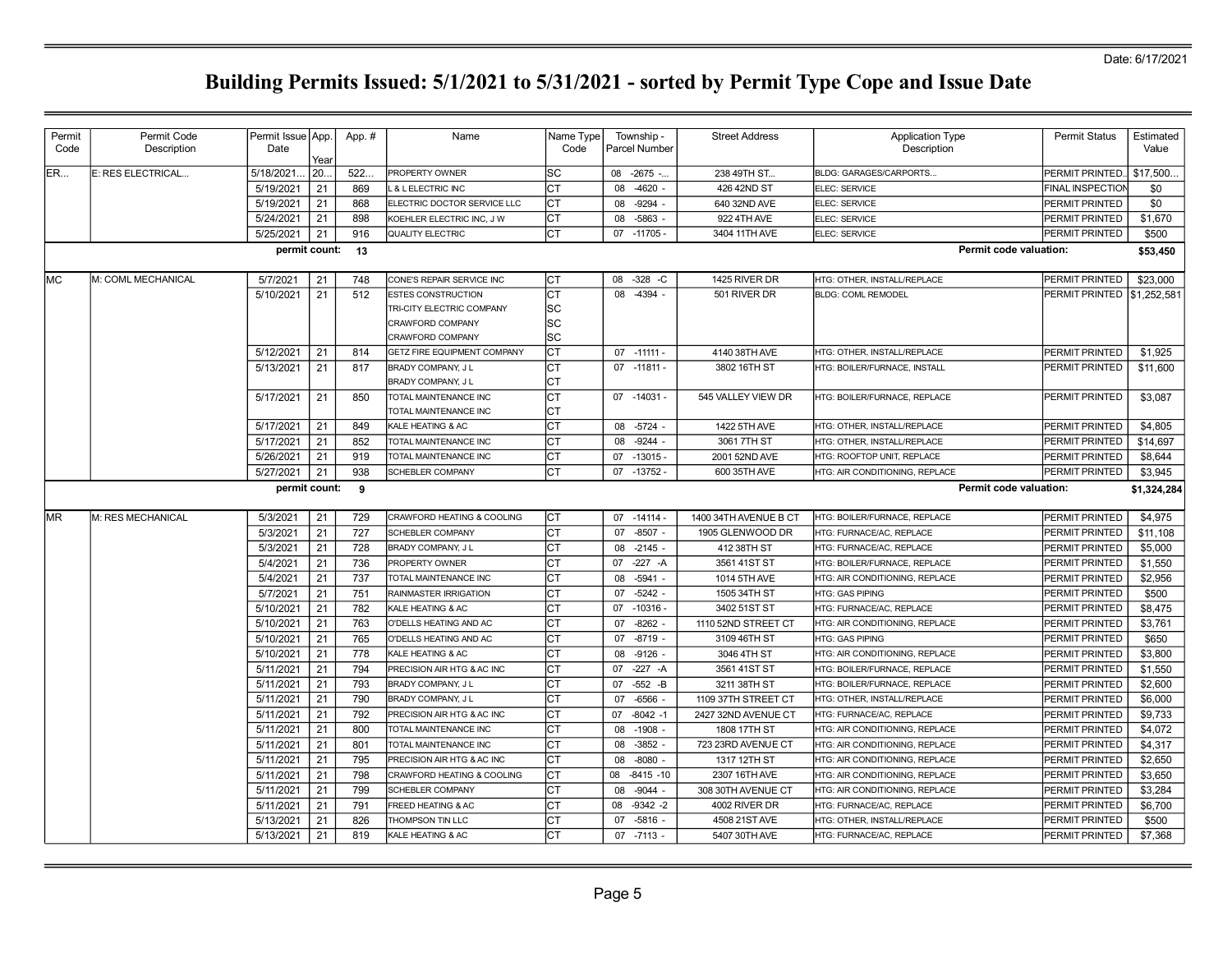| Permit    | Permit Code       | Permit Issue   App.    |            | App. #     | Name                                               | Name Type | Township -                     | <b>Street Address</b>                        | <b>Application Type</b>                                    | <b>Permit Status</b>             | Estimated               |
|-----------|-------------------|------------------------|------------|------------|----------------------------------------------------|-----------|--------------------------------|----------------------------------------------|------------------------------------------------------------|----------------------------------|-------------------------|
| Code      | Description       | Date                   |            |            |                                                    | Code      | Parcel Number                  |                                              | Description                                                |                                  | Value                   |
| <b>MR</b> | M: RES MECHANICAL | 5/13/2021              | Year<br>21 | 818        | O'DELLS HEATING AND AC                             | Iст       | 07 -8570 -                     | 3717 19TH AVE                                | HTG: FURNACE/AC, REPLACE                                   | PERMIT PRINTED                   | \$6,301                 |
|           |                   | 5/13/2021              | 21         | 825        | THOMPSON TIN LLC                                   | Iст       | 08<br>$-3413 -$                | 1135 12TH AVE                                | HTG: OTHER, INSTALL/REPLACE                                | PERMIT PRINTED                   | \$500                   |
|           |                   | 5/13/2021              | 21         | 820        | BRADY COMPANY, J L                                 | Iст       | 08<br>$-5863$                  | 922 4TH AVE                                  | HTG: BOILER/FURNACE, REPLACE                               | PERMIT PRINTED                   | \$1,800                 |
|           |                   | 5/18/2021              | 21         | 855        | CRAWFORD HEATING & COOLING                         | Iст       | $-5808 -$<br>07                | 4513 22ND AVE                                | HTG: AIR CONDITIONING, REPLACE                             | PERMIT PRINTED                   | \$2,950                 |
|           |                   | 5/20/2021              | 21         | 873        | CRAWFORD HEATING & COOLING                         | lст       | 07<br>$-10766$                 | 3428 45TH ST                                 | HTG: AIR CONDITIONING, REPLACE                             | PERMIT PRINTED                   | \$4,000                 |
|           |                   | 5/20/2021              | 21         | 47         | <b>BITLER HEATING</b>                              | Iст       | 07<br>$-11784-$                | 1169 48TH ST                                 | HTG: BOILER/FURNACE, REPLACE                               | PERMIT PRINTED                   | \$1,900                 |
|           |                   | 5/20/2021              | 21         | 872        | KALE HEATING & AC                                  | lст       | $-6367 -$<br>08                | 2535 9TH AVE                                 | HTG: AIR CONDITIONING, REPLACE                             | PERMIT PRINTED                   | \$21,383                |
|           |                   | 5/20/2021              | 21         | 874        | <b>SCHEBLER COMPANY</b>                            | lст       | $-7841 -$<br>08                | 1840 14TH ST                                 | HTG: AIR CONDITIONING, REPLACE                             | PERMIT PRINTED                   | \$6,546                 |
|           |                   | 5/20/2021              | 21         | 871        | A1 MORRIS HEATING AND COOLING                      | lст       | $-881$<br>08                   | 155 5TH AVE                                  | HTG: BOILER/FURNACE, REPLACE                               | PERMIT PRINTED                   | \$3,200                 |
|           |                   | 5/24/2021              | 21         | 900        | O'DELLS HEATING AND AC                             | Iст       | $-13363 -$<br>07               | 6 TIMBERWOOD CT                              | HTG: FURNACE/AC, REPLACE                                   | PERMIT PRINTED                   | \$13,770                |
|           |                   | 5/24/2021              | 21         | 838        | DAVE PROCHASKA CONST.                              | Iст       | $-14794-$<br>07                | 7438 35TH AVE                                | <b>BLDG: RES REMODEL</b>                                   | PERMIT PRINTED                   | \$30,000                |
|           |                   |                        |            |            | WATSON PLUMBING AND MECHANICAL                     | . Isc     |                                |                                              |                                                            |                                  |                         |
|           |                   |                        |            |            | WATSON PLBG & MECHANICAL INC                       | lsc       |                                |                                              |                                                            |                                  |                         |
|           |                   | 5/24/2021              | 21         | 895        | PRECISION AIR HTG & AC INC                         | Iст       | 07 -1834 -1                    | 1601 33RD ST                                 | HTG: AIR CONDITIONING, REPLACE                             | PERMIT PRINTED                   | \$2,600                 |
|           |                   | 5/24/2021              | 21         | 894        | KALE HEATING & AC                                  | CT        | $-241 - 2$<br>07               | 3028 55TH STREET DR                          | HTG: AIR CONDITIONING, REPLACE                             | PERMIT PRINTED                   | \$4,698                 |
|           |                   | 5/24/2021              | 21         | 892        | AMERICAN MECHANICAL SERVICES                       | Iст       | $-4832 -$<br>08                | 1219 12TH AVE                                | HTG: BOILER/FURNACE, REPLACE                               | PERMIT PRINTED                   | \$1,600                 |
|           |                   | 5/24/2021              | 21         | 893        | BRADY COMPANY, J L                                 | Iст       | $-6461 - 11$<br>08             | 3108 15TH STREET A                           | HTG: AIR CONDITIONING, REPLACE                             | PERMIT PRINTED                   | \$3,000                 |
|           |                   | 5/24/2021              | 20         | 2257       | <b>TRAPKUS BUILD</b>                               | lст       | $7777 - -$                     | 4113 29TH AVENUE DR                          | BLDG:RES/NEW, SINGLE FAMILY ATTD (TOWNHOUSE)               | PERMIT PRINTED                   | \$101,000               |
|           |                   |                        |            |            | DEMARLIE MAINTENANCE                               | SC        |                                |                                              |                                                            |                                  |                         |
|           |                   |                        |            |            | PRECISION AIR HTG & AC INC                         | SC        |                                |                                              |                                                            |                                  |                         |
|           |                   | 5/24/2021              | 20         | 2262       | <b>TRAPKUS BUILD</b>                               | lст       | $77777 - -$                    | 4109 29TH AVENUE DR                          | BLDG:RES/NEW, SINGLE FAMILY ATTD (TOWNHOUSE)               | PERMIT PRINTED                   | $\frac{1}{2}$ \$107,000 |
|           |                   |                        |            |            | CAMPBELL ELECTRIC                                  | lsc       |                                |                                              |                                                            |                                  |                         |
|           |                   |                        |            |            | DEMARLIE MAINTENANCE                               | SC        |                                |                                              |                                                            |                                  |                         |
|           |                   |                        |            |            | PRECISION AIR HTG & AC INC                         | lsc       |                                |                                              |                                                            |                                  |                         |
|           |                   | 5/24/2021              | 20         | 2270       | <b>TRAPKUS BUILD</b>                               | lст       | $77777 - -$                    | 4111 29TH AVENUE DR                          | BLDG:RES/NEW, SINGLE FAMILY ATTD (TOWNHOUSE)               | PERMIT PRINTED                   | $\frac{1}{2}$ \$101,000 |
|           |                   |                        |            |            | CAMPBELL ELECTRIC                                  | lsc       |                                |                                              |                                                            |                                  |                         |
|           |                   |                        |            |            | DEMARLIE MAINTENANCE                               | lsc       |                                |                                              |                                                            |                                  |                         |
|           |                   |                        |            |            | PRECISION AIR HTG & AC INC                         | lsc       |                                |                                              |                                                            |                                  |                         |
|           |                   | 5/24/2021              | 20         | 2266       | TRAPKUS BUILD                                      | Iст       | $77777 - -$                    | 4115 29TH AVENUE DR                          | BLDG:RES/NEW, SINGLE FAMILY ATTD (TOWNHOUSE)               | PERMIT PRINTED                   | \$107,000               |
|           |                   |                        |            |            | CAMPBELL ELECTRIC                                  | lsc       |                                |                                              |                                                            |                                  |                         |
|           |                   |                        |            |            | DEMARLIE MAINTENANCE                               | lsc       |                                |                                              |                                                            |                                  |                         |
|           |                   |                        |            |            | PRECISION AIR HTG & AC INC                         | lsc       |                                |                                              |                                                            |                                  |                         |
|           |                   | 5/26/2021<br>5/26/2021 | 21<br>21   | 918<br>920 | PETERSEN PLUMBING & HEATING CO                     | Iст<br>СT | 07<br>$-10731 -$<br>07         | 3536 51ST ST<br>4802 11TH AVENUE A           | HTG: OTHER, INSTALL/REPLACE                                | PERMIT PRINTED                   | \$6,500<br>\$3,895      |
|           |                   | 5/27/2021              | 21         | 929        | KALE HEATING & AC<br>AMERICAN REFRIG, HTG & AC INC | Iст       | $-5578 -$<br>$-3404 - 8$<br>08 | 404 20TH AVE                                 | HTG: AIR CONDITIONING, REPLACE<br>HTG: FURNACE/AC, REPLACE | PERMIT PRINTED<br>PERMIT PRINTED |                         |
|           |                   |                        |            |            |                                                    |           |                                |                                              |                                                            |                                  | \$3,800                 |
|           |                   | permit count:          |            | 44         |                                                    |           |                                |                                              | Permit code valuation:                                     |                                  | \$629,642               |
| lPC.      | P: COML PLUMBING  | 5/11/2021              | 21         | 512        | ESTES CONSTRUCTION                                 | Iст       | 08 -4394 -                     | 501 RIVER DR                                 | <b>BLDG: COML REMODEL</b>                                  | PERMIT PRINTED \\$1,252,581      |                         |
|           |                   |                        |            |            | TRI-CITY ELECTRIC COMPANY                          | lsc       |                                |                                              |                                                            |                                  |                         |
|           |                   |                        |            |            | CRAWFORD COMPANY                                   | lsc       |                                |                                              |                                                            |                                  |                         |
|           |                   |                        |            |            | CRAWFORD COMPANY                                   | lsc       |                                |                                              |                                                            |                                  |                         |
|           |                   | 5/24/2021              | 21         | 896        | HOMETOWN PLUMBING AND HEATING                      | Iст       | 07 -13127 -                    | 4910 22ND AVE                                | PLBG: INSTALLATION, COMMERCIAL                             | <b>PERMIT PRINTED</b>            | \$6,700                 |
|           |                   | 5/24/2021              | 21         | 858        | VALLEY CONSTRUCTION COMPANY                        | Iст       | $07 -52 -1$                    | 5400 AVENUE OF THE CITIES BLDG: COML REMODEL |                                                            | PERMIT PRINTED                   | \$100,000               |
|           |                   |                        |            |            | PETERSEN PLUMBING AND HEATING                      | lsc       |                                |                                              |                                                            |                                  |                         |
|           |                   | permit count: 3        |            |            |                                                    |           |                                |                                              | Permit code valuation:                                     |                                  | \$1,359,281             |
|           |                   |                        |            |            |                                                    |           |                                |                                              |                                                            |                                  |                         |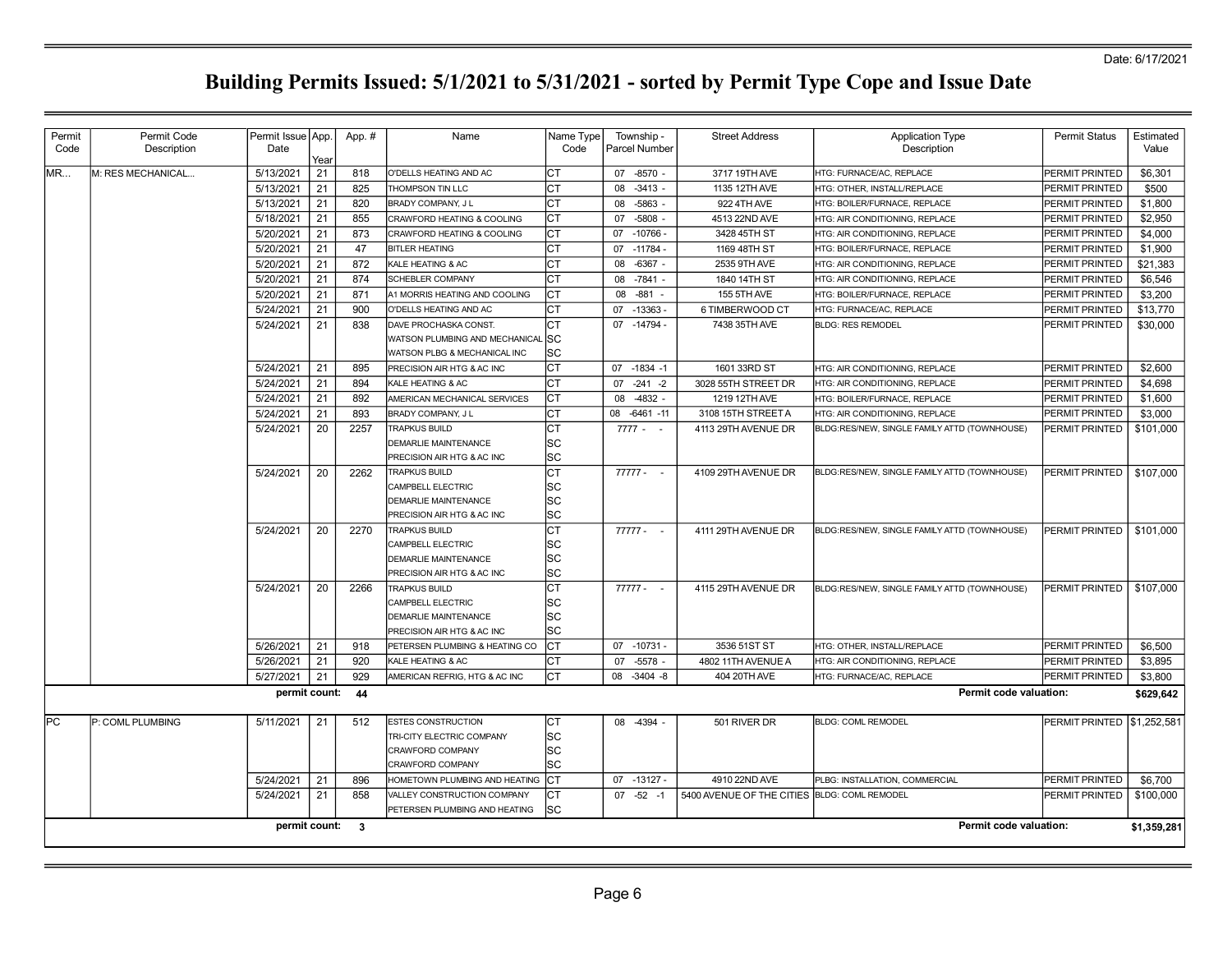| Permit           | Permit Code                   | Permit Issue App.     |            | App. #                  | Name                                                       | Name Type  | Township -                        | <b>Street Address</b>                | <b>Application Type</b>                                          | <b>Permit Status</b>             | Estimated      |
|------------------|-------------------------------|-----------------------|------------|-------------------------|------------------------------------------------------------|------------|-----------------------------------|--------------------------------------|------------------------------------------------------------------|----------------------------------|----------------|
| Code             | Description                   | Date                  |            |                         |                                                            | Code       | <b>Parcel Number</b>              |                                      | Description                                                      |                                  | Value          |
| PCM <sub>6</sub> | P: COML GAS MTR RECONCT (6 M) | 5/26/2021             | Year<br>21 | 923                     | PETERSEN PLUMBING & HEATING CO                             | <b>ICT</b> | 07 -1262                          |                                      | 3108 AVENUE OF THE CITIES PLBG: GAS MTR RECONNECT AFTER 6 MONTHS | PERMIT PRINTED                   | \$500          |
|                  |                               | permit count:         |            | $\overline{1}$          |                                                            |            |                                   |                                      | Permit code valuation:                                           |                                  | \$500          |
|                  |                               |                       |            |                         |                                                            |            |                                   |                                      |                                                                  |                                  |                |
| PCWH             | <b>IP: COML WATER HEATER</b>  | 5/4/2021              | 21         | 735                     | NORTHWEST MECHANICAL INC                                   | Iст        | $-304 - 1$<br>07                  | 4800 60TH ST                         | PLBG: WATER HEATER                                               | PERMIT PRINTED                   | \$8,000        |
|                  |                               | 5/18/2021             | 21         | 856                     | TAPPENDORF PLUMBING AND HEATIN CT                          |            | 07 -14857 -                       | 900 43RD AVE                         | PLBG: WATER HEATER                                               | PERMIT PRINTED                   | \$20,000       |
|                  |                               | permit count:         |            | $\overline{\mathbf{2}}$ |                                                            |            |                                   |                                      | Permit code valuation:                                           |                                  | \$28,000       |
| IPDC             | P: COML DISCONNECT SWR/WTR :  | 5/27/2021             | 21         | 937                     | <b>BLONDELL PLUMBING SERVICES</b>                          | Iст        | $-2973 -$<br>80                   | 2310 5TH AVE                         | PLBG: DISCONNECT WATER & SEWER SERVICE                           | PERMIT PRINTED                   | \$2,500        |
|                  |                               | 5/27/2021             | 21         | 936                     | <b>BLONDELL PLUMBING SERVICES</b>                          | Iст        | $-2974$ -<br>80                   | 2308 5TH AVE                         | PLBG: DISCONNECT WATER & SEWER SERVICE                           | PERMIT PRINTED                   | \$2,500        |
|                  |                               | permit count: 2       |            |                         |                                                            |            |                                   |                                      | <b>Permit code valuation:</b>                                    |                                  | \$5,000        |
|                  |                               |                       |            |                         |                                                            |            |                                   |                                      |                                                                  |                                  |                |
| <b>IPGR</b>      | P: RES GAS PIPING             | 5/4/2021              | 21         | 732                     | CORE HOME SOLUTIONS LLC                                    | Iст        | $-5718$<br>08                     | 1881 22ND AVE                        | PLBG: GAS PIPING                                                 | PERMIT PRINTED                   | \$500          |
|                  |                               | 5/4/2021              | 21         | 733                     | PETERSEN PLUMBING & HEATING CO                             | Iст        | $-9046 -$<br>08                   | 707 48TH ST                          | <b>PLBG: GAS PIPING</b><br>PLBG: GAS PIPING                      | PERMIT PRINTED                   | \$500          |
|                  |                               | 5/7/2021<br>5/24/2021 | 21<br>21   | 749<br>897              | KENNEY PLUMBING, BRIAN<br>LENNY DESANTIAGO PLUMBING        | IСТ<br>Iст | 07<br>$-13975-$<br>$-13698$<br>07 | 3701 38TH STREET CT<br>4902 35TH AVE | PLBG: GAS PIPING                                                 | PERMIT PRINTED<br>PERMIT PRINTED | \$600<br>\$500 |
|                  |                               | permit count:         |            |                         |                                                            |            |                                   |                                      | <b>Permit code valuation:</b>                                    |                                  |                |
|                  |                               |                       |            | $\overline{\mathbf{4}}$ |                                                            |            |                                   |                                      |                                                                  |                                  | \$2,100        |
| lPR.             | P: RES PLUMBING               | 5/4/2021              | 21         | 731                     | <b>ALWAYS PLUMBING</b>                                     | Iст        | $07 - 12190 -$                    | 3401 11TH AVENUE A                   | PLBG: INSTALLATION, RESIDENTIAL                                  | <b>PERMIT PRINTED</b>            | \$1,800        |
|                  |                               | 5/4/2021              | 21         | 15                      | ZELNIO CONSTRUCTION, JOHN<br>KENNEY PLUMBING, BRIAN        | IСТ<br>lsc | 07 -13975 -                       | 3701 38TH STREET CT                  | <b>BLDG: RES MAINTENANCE/REPAIR</b>                              | PERMIT PRINTED                   | \$35,000       |
|                  |                               | 5/7/2021              | 21         | 750                     | PETERSEN PLUMBING AND HEATING                              | Iст        | $-8608$<br>07                     | 1603 40TH STREET CT                  | PLBG: INSTALLATION, RESIDENTIAL                                  | PERMIT PRINTED                   | \$2,450        |
|                  |                               | 5/11/2021             | 21         | 806                     | PETERSEN PLUMBING AND HEATING                              | Iст        | 08 - 132 -                        | 1819 15TH AVE                        | PLBG: INSTALLATION, RESIDENTIAL                                  | PERMIT PRINTED                   | \$2,000        |
|                  |                               | 5/19/2021             | 21         | 838                     | DAVE PROCHASKA CONST.                                      | IСТ        | 07 -14794 -                       | 7438 35TH AVE                        | <b>BLDG: RES REMODEL</b>                                         | PERMIT PRINTED                   | \$30,000       |
|                  |                               |                       |            |                         | WATSON PLUMBING AND MECHANICAL                             | <b>ISC</b> |                                   |                                      |                                                                  |                                  |                |
|                  |                               |                       |            |                         | WATSON PLBG & MECHANICAL INC                               | lsc        |                                   |                                      |                                                                  |                                  |                |
|                  |                               | 5/19/2021             | 21         | 404                     | <b>PROPERTY OWNER</b><br><b>BLONDELL PLUMBING SERVICES</b> | Iст<br>lsc | $07 - 151 - 1$                    | 3425 14TH ST                         | BLDG: RES MAINTENANCE/REPAIR                                     | PERMIT PRINTED                   | \$1,750        |
|                  |                               | 5/24/2021             | 21         | 907                     | A+ PLUMBING                                                | Iст        | 08 -881                           | 155 5TH AVE                          | PLBG: INSTALLATION, RESIDENTIAL                                  | PERMIT PRINTED                   | \$4,500        |
|                  |                               | permit count: 7       |            |                         |                                                            |            |                                   |                                      | Permit code valuation:                                           |                                  | \$77,500       |
|                  |                               |                       |            |                         |                                                            |            |                                   |                                      |                                                                  |                                  |                |
| <b>PRRZ</b>      | P: RES RPZ                    | 5/10/2021             | 21         | 784                     | TAPPENDORF PLUMBING AND HEATIN CT                          |            | 08 - 944                          | 4510 5TH AVE                         | PLBG: IRRIGATION                                                 | PERMIT PRINTED                   | \$2,800        |
|                  |                               | permit count:         |            | $\blacksquare$          |                                                            |            |                                   |                                      | Permit code valuation:                                           |                                  | \$2,800        |
| <b>IPRWH</b>     | P: RES WATER HEATER           | 5/4/2021              | 21         | 734                     | LENNY DESANTIAGO PLUMBING                                  | Iст        | $-564 -$<br>08                    | 4412 RIVER DR                        | PLBG: WATER HEATER                                               | PERMIT PRINTED                   | \$900          |
|                  |                               | 5/11/2021             | 21         | 787                     | ALL ACTION PLUMBING                                        | Iст        | $-6658$<br>07                     | 3708 13TH AVE                        | PLBG: WATER HEATER                                               | PERMIT PRINTED                   | \$1,000        |
|                  |                               | 5/11/2021             | 21         | 802                     | BLONDELL PLUMBING SERVICES                                 | Iст        | $-1080 -$<br>08                   | 417 20TH AVE                         | PLBG: WATER HEATER                                               | PERMIT PRINTED                   | \$1,200        |
|                  |                               | 5/11/2021             | 21         | 805                     | TOTAL MAINTENANCE INC                                      | Iст        | $-6120 - 6$<br>08                 | 539 28TH AVE                         | PLBG: WATER HEATER                                               | PERMIT PRINTED                   | \$0            |
|                  |                               | 5/11/2021             | 21         | 804                     | <b>BLONDELL PLUMBING SERVICES</b>                          | Iст        | $-8874 -$<br>08                   | 2914 2ND ST                          | PLBG: WATER HEATER                                               | PERMIT PRINTED                   | \$1,200        |
|                  |                               | 5/20/2021             | 21         | 877                     | <b>ERICKSON PLUMBING</b>                                   | IСТ        | $-3587 -$<br>80                   | 1100 23RD AVE                        | PLBG: WATER HEATER                                               | PERMIT PRINTED                   | \$1,100        |
|                  |                               | 5/20/2021             | 21         | 875                     | <b>BLONDELL PLUMBING SERVICES</b>                          | IСТ        | $-5718 - 18$<br>08                | 3720 8TH AVE                         | PLBG: WATER HEATER                                               | PERMIT PRINTED                   | \$1,030        |
|                  |                               | 5/20/2021             | 21         | 876                     | <b>BLONDELL PLUMBING SERVICES</b>                          | Iст        | 08<br>$-576$                      | 1020 54TH ST                         | PLBG: WATER HEATER                                               | PERMIT PRINTED                   | \$1,005        |
|                  |                               | 5/26/2021             | 21         | 922                     | TOTAL MAINTENANCE INC                                      | Iст        | $-4491$<br>08                     | 1505 3RD ST                          | PLBG: WATER HEATER                                               | PERMIT PRINTED                   | \$1,547        |
|                  |                               | permit count:         |            | 9                       |                                                            |            |                                   |                                      | Permit code valuation:                                           |                                  | \$8,982        |
| <b>PRX</b>       | P: RES EXCAVATION             | 5/10/2021             | 21         | 783                     | ALL ACTION PLUMBING                                        | Iст        | $08 - 3272 -$                     | 1907 25TH ST                         | PLBG: WATER SERVICE REPLACEMENT                                  | PERMIT PRINTED                   | \$2,500        |
|                  |                               |                       |            |                         |                                                            |            |                                   |                                      |                                                                  |                                  |                |